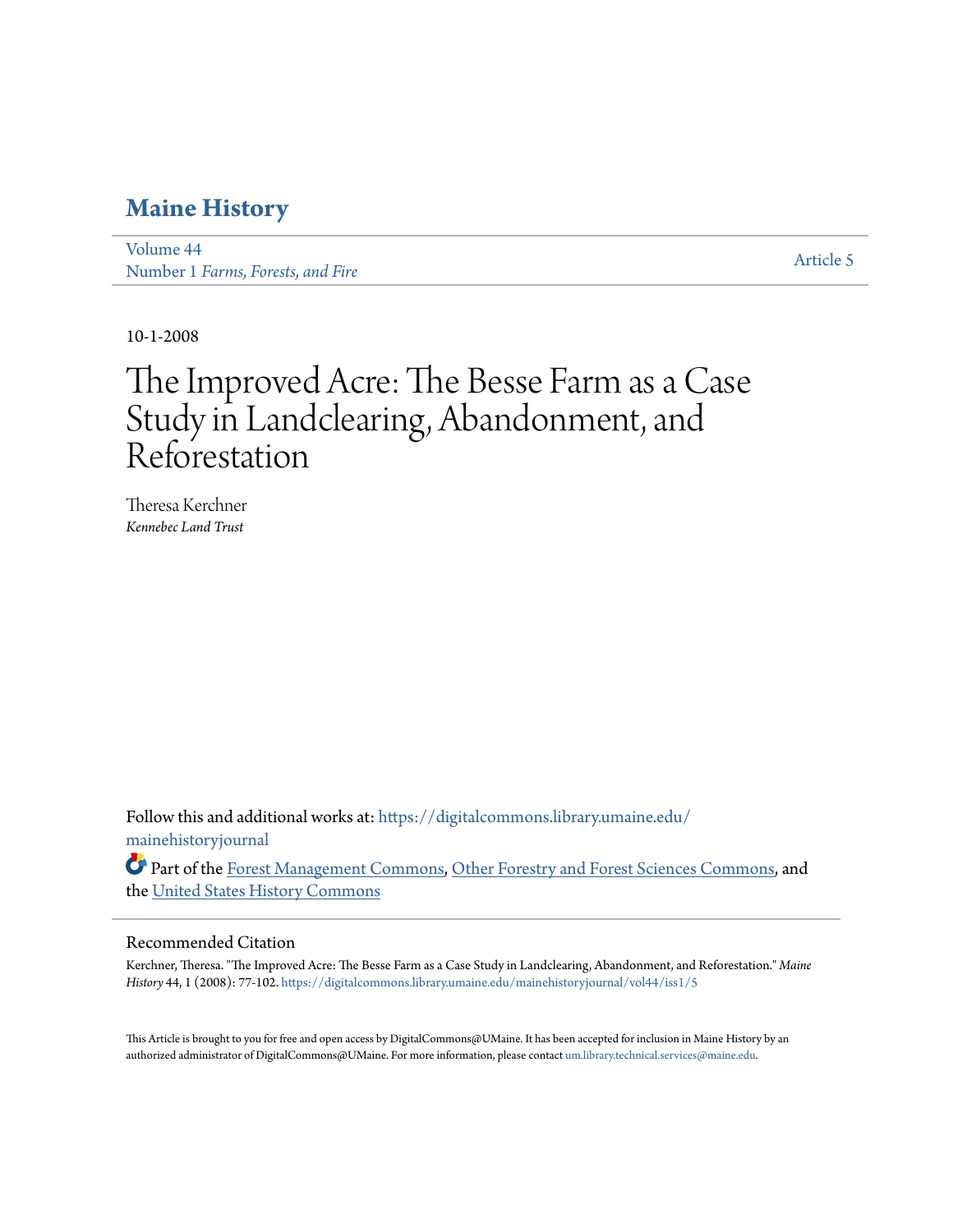## THE IMPROVED ACRE: THE BESSE FARM AS A CASE STUDY IN LAND-CLEARING, ABANDONMENT, AND REFORESTATION

BY THERESA KERCHNER

*From the vantage of the twenty-first century, it seems remarkable that farmers, working with only hand tools and farm animals, converted over half of New England's "primeval" forests to tillage and pasture in the eighteenth and nineteenth centuries. This period was marked by transitions as farmers responded to new markets, changing family values, and declining natural resources. These forces brought an end to agrarian expansion and caused New England's iconic pastoral landscape to begin to revert to forestland. A case study based on the former Jabez Besse, Jr. farm in central upland Maine provides a link to New England's agricultural landscape history and the practices and values of families whose lives were focused on the improved acre. Theresa Kerchner earned a masters degree in Ecology and Environmental Science from the University of Maine in 2002 where she researched the land-use history of the Besse farm in Wayne. From 1997-2003 she worked with local classes and community members on several studies in natural history, local history, and art, and co-edited LIFE AND SCHOOLS IN WAYNE, 1890-1940; WAITING: AN ANTHOLOGY OF POEMS AND PHOTOGRAPHS OF A YEAR WITH HAY; IMAGES OF OUR COMMUNITY; and OUR YEAR WITH BIRDS: LOCAL LESSONS IN ORNITHOLOGY, ECOL-OGY AND HISTORY. She is currently the Stewardship Director for the Kennebec Land Trust in Winthrop.*

IN 1635 Anthony Besse sailed from London, England, to settle in Sandwich, and then Wareham in Plymouth Colony. One hundred and forty years later, his descendants, Jabez, Sr. and Jabez, Jr., served in the Revolutionary War. N 1635 Anthony Besse sailed from London, England, to settle in Sandwich, and then Wareham in Plymouth Colony. One hundred and forty years later, his descendants, Jabez, Sr. and Jabez, Jr., served Wareham as part of a southern New England out-migration driven by economic depression, population growth, and resource depletion.<sup>1</sup> In 1788 Jabez, Jr., his wife Patience, and their son Woodin arrived in Kennebec County, purchased 200 acres of forest and meadow near several former Massachusetts neighbors, and cleared a farm in New Sandwich Plantation — present-day Wayne, Maine. Their saga was part of a post-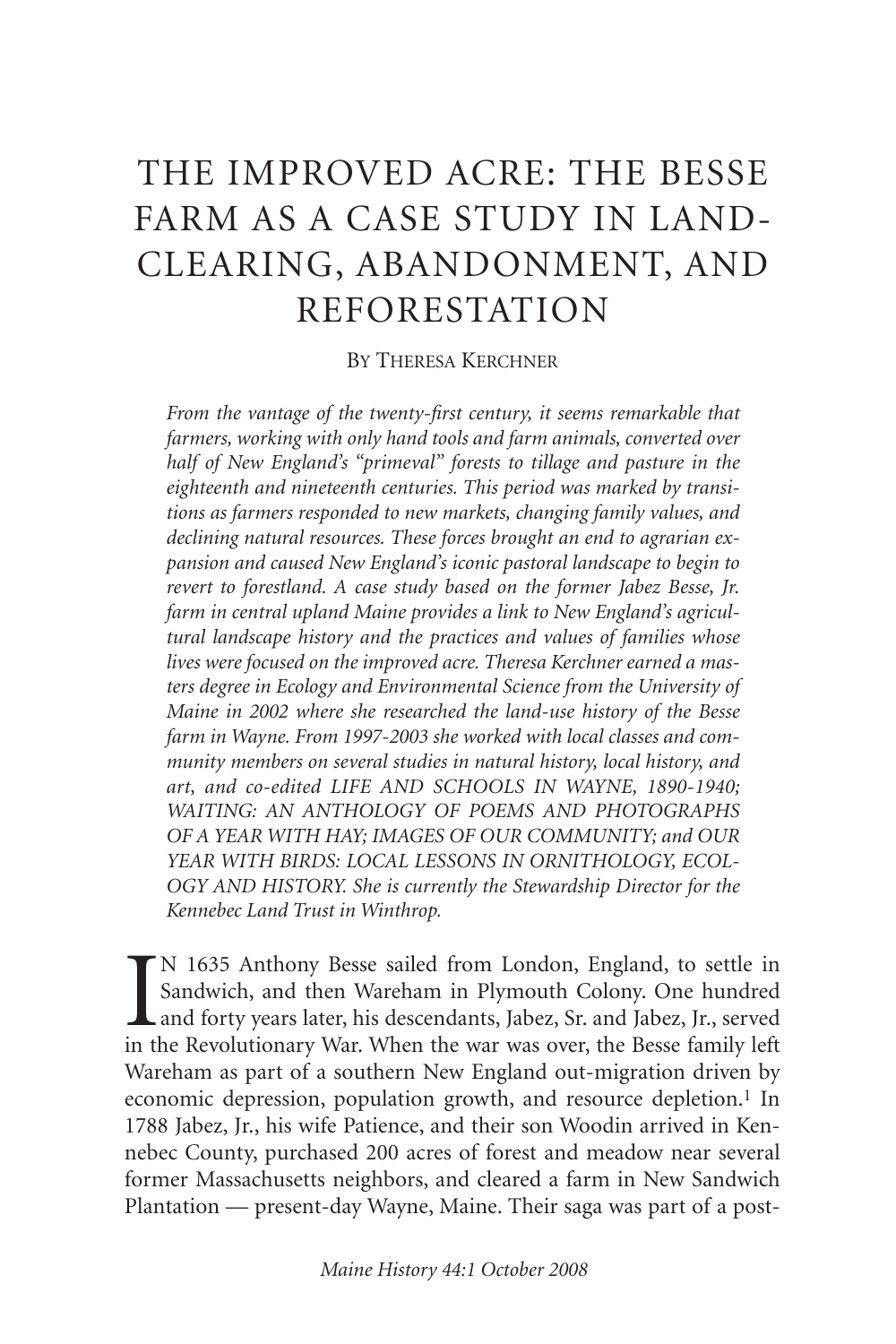## *Maine History*

Revolutionary movement that expressed the aspirations of most Americans in the eighteenth century: a quest for yeoman status, economic independence, and an opportunity to pass along land to future generations — all this to be accomplished by ownership of a small but prosperous parcel of cleared land. Despite a decrease in population from these upland districts beginning in 1850, the improved acre continued to define the ideal New England landscape well into the twentieth century. Changes in the Besse farm over five generations offer a model for understanding land-clearing, abandonment, and re-vegetation in Maine and New England between the late eighteenth century and the present.

 $m$ 

Jabez's deed was entered in Lincoln County in 1798, ten years after his family first arrived in New Sandwich and the same year that the Town of Wayne was incorporated. Wayne's history is, in the words of its local chronicler George W. Walton, "the story of Maine, or of the smaller rural towns of Maine . . . [where] agriculture has always been the chief occupation of the people." Nearly everywhere in these upland districts, farm families supplied their own wheat, barley, oats, rye, and corn: food for the family and provision for the animals. The land they settled often belonged to an absentee merchant-proprietor, and the Besses arrived in the Kennebec Valley at a time when settlers and proprietors were engaged in a relentless conflict over use and ownership of these farms. The Besses' neighbors were involved in this back-country resistance, and the Besses' own settlement history suggests that they, too, were somehow involved. Unlike several of their neighbors, the Besses' chose to pay for their land rather than engage in contentious negotiations with the Kennebec Proprietors. Ten years after they arrived in New Sandwich Plantation, Jabez and Patience paid \$2.75 per acre for their 200 acres, a price far higher than the \$1.00 per acre many settlers believed was fair payment for unimproved lands. The price likely reflected the change in the value of the land after ten years of farming.<sup>2</sup>

By 1809, the date at which the assessors compiled the town's first inventory, Patience and Jabez had lived in the area for over twenty years and had raised six sons and five daughters. The 1809 inventory lists 104 Wayne families on 8,180 acres of farmland, each with an acre or more in tillage, meadow, pasture, and woods. At that time, farmers tilled an average of just over two acres and maintained an average of seven acres in mowing or meadow land, and six acres in pasture. The earliest families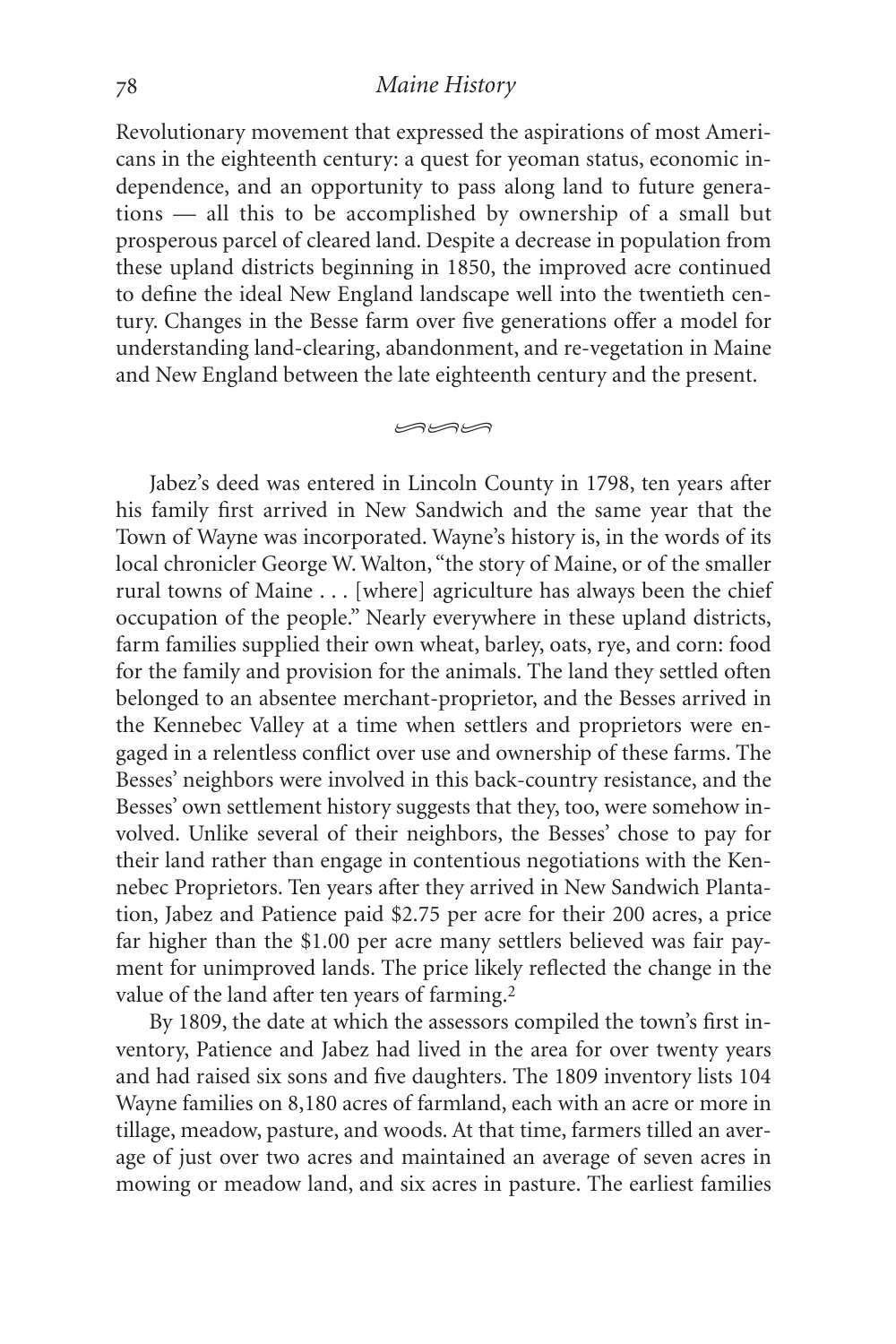|                 | Woodin Besse (age 23)<br>Jabez Jr. Besse (age 44)<br>$(89$ acres total**) | Average<br>Acres on a<br>Wayne farm<br>$(104$ farms) | Value<br>Per acre<br>1809 - Wayne | <b>Lowest/Highest</b><br>Value<br>Per acre<br>Kennebec County<br>1829-Greenleaf |
|-----------------|---------------------------------------------------------------------------|------------------------------------------------------|-----------------------------------|---------------------------------------------------------------------------------|
| filled land     | 5 acres                                                                   | 2.1                                                  | \$12                              | $$8 - $12$                                                                      |
| Mowing land     | 12 acres                                                                  | 6.8                                                  | \$13                              | $$8 - $14$                                                                      |
| asture land     | 12 acres                                                                  | 6.2                                                  | \$8                               | $$4 - $7$                                                                       |
| Inimproved land | 60 acres                                                                  | 78.7                                                 | \$8                               | $.40 - $1.60*$                                                                  |
| .               |                                                                           |                                                      |                                   |                                                                                 |

Table 1 1809 Valuation or Inventory of the Town of Wayne

\* Wooded and other unimproved acres

\*\* No acres listed for Woodin. Other Besses in the 1809 Census are not descendants of Jabez Besse Jr. Low acreage could reflect error in Census data, other family member inholdings, or errors in measurement.

— the Besses, Atkinsons, Dexters, Fullers, Jennings, Manters, Perrys, and Wings — had improved larger amounts of land than their later-arriving neighbors (table 1). The values for improved land in Wayne were at the high end of those given for Kennebec County generally. Twenty years later in 1829, Maine surveyor Moses Greenleaf assessed the unimproved lands in Wayne at a much lower relative value, probably due to the loss in value in woodlands after lumbering, grazing, and abandonment to second growth. In 1832, forty-four years after moving to Wayne, Jabez Besse deeded portions of his original settlement lot to sons Woodin, Samuel, and Curtis; three years later Curtis sold his portion of the family farm to his oldest brother, Woodin, and left Wayne for work in the cotton mills in Lowell, Massachusetts.3

Jabez Besse's farm was a typical upland Maine farm, situated in a hill country ranging from 300 to 600 feet in elevation on a thin blanket of glacial till. Nearby are several lakes and ponds that cover about 25 percent of the town's total surface (fig. 1) The topography of Wayne is irregular and hummocky in places, and boulders, rocks, and glacial till cover a large portion of the land. The stone walls that delineate the old fields and property boundaries are evidence of a ground moraine that was deposited when the last glacier melted over 14,000 years ago (fig. 2). Farm journals refer to an identifiable bedrock outcrop known as the "Indian beadrock," evidence of a meta-sandstone of the Sangerville and Waterville formations, formed during the Silurian period 440 to 410 million years ago. Soils derived from this bedrock are nutrient-poor, with the exception of those that contain limestone (fig. 3).4

Archaeological excavations near the Besse homestead and in several other locations in Wayne indicate that native people inhabited this re-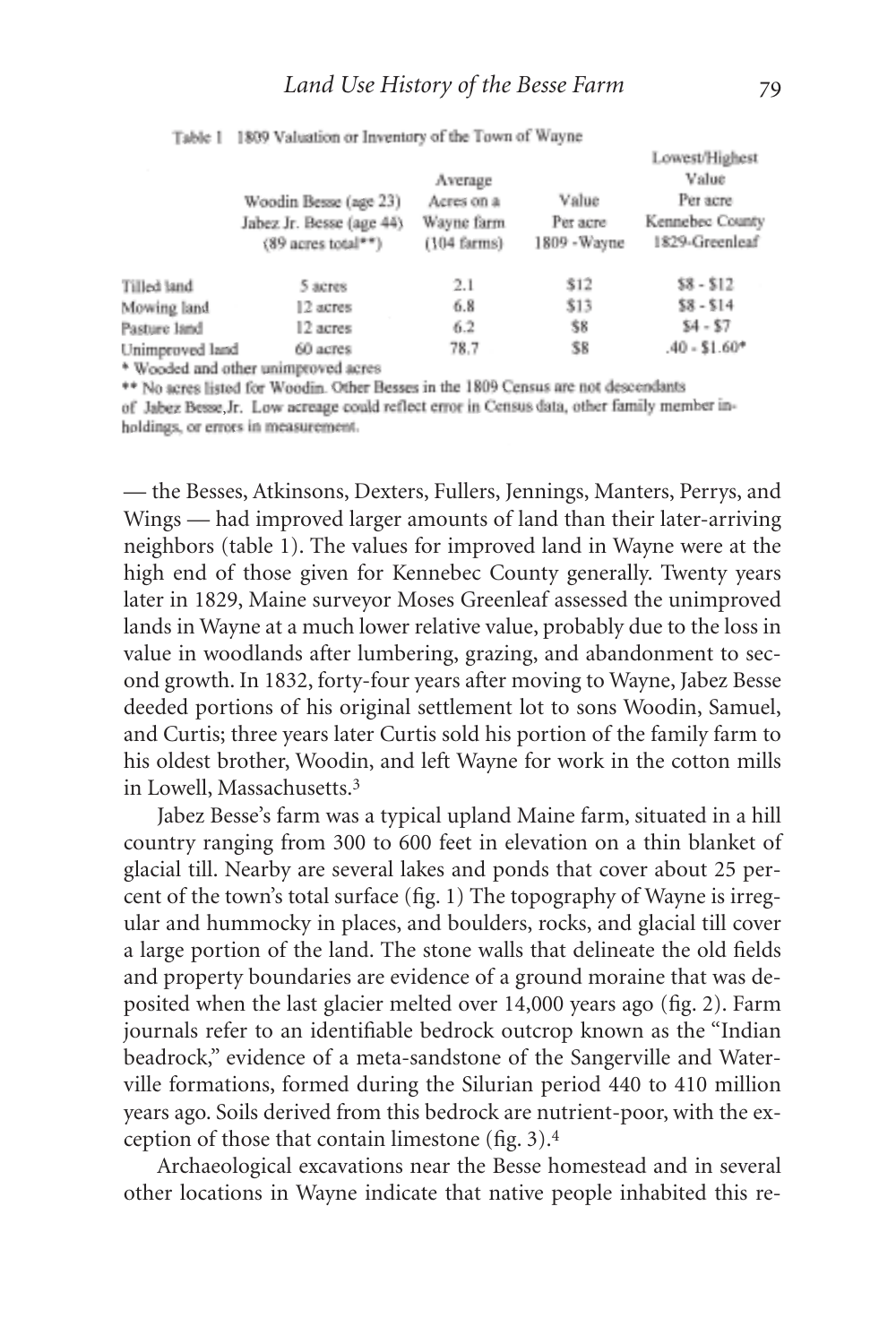

*Figure 1.* Wayne, Kennebec County, Maine. The Besse family farm in Wayne was typical of other upland Maine farms, situated in a hill country ranging from 300 to 600 feet in elevation on a thin blanket of glacial till. Several nearby lakes and ponds cover about 25 percent of the town's total surface. The topography of Wayne is irregular and hummocky in places, and boulders, rocks, and glacial till cover a large portion of the land.

gion from 10,500 to 500 years ago during the Paleoindian, Archaic, and Woodland periods. The lakes and streams in Wayne were used as portage routes between the Kennebec and Androscoggin watersheds, and the native presence is well documented. The land between the Cobbosseecontee and Kennebec was rich in game and fish, and these resources were attractive to all three native cultures. The estimated population of Abenakis in this territory in 1600, prior to the introduction of European diseases, was in the range of 67-75 per 100 square miles; postepidemic figures suggest declines to 16-18 per 100 square miles (By comparison, Wayne, with a current population of 1,112, has a density of 2,882 per 100 square miles). Most members of the Cannibas and the Anasagunticook tribes belonging to the larger Abenaki linguistic group, had left the Wayne area by the time the earliest white settlers arrived in 1773, although twentieth-century oral history in Wayne includes stories of Abenakis periodically traveling to Wayne to sell baskets.5

#### **The Pre-Settlement Forest**

Since the melting of the last glacier approximately 14,000 years ago, forests have shaped the natural and cultural history of this region.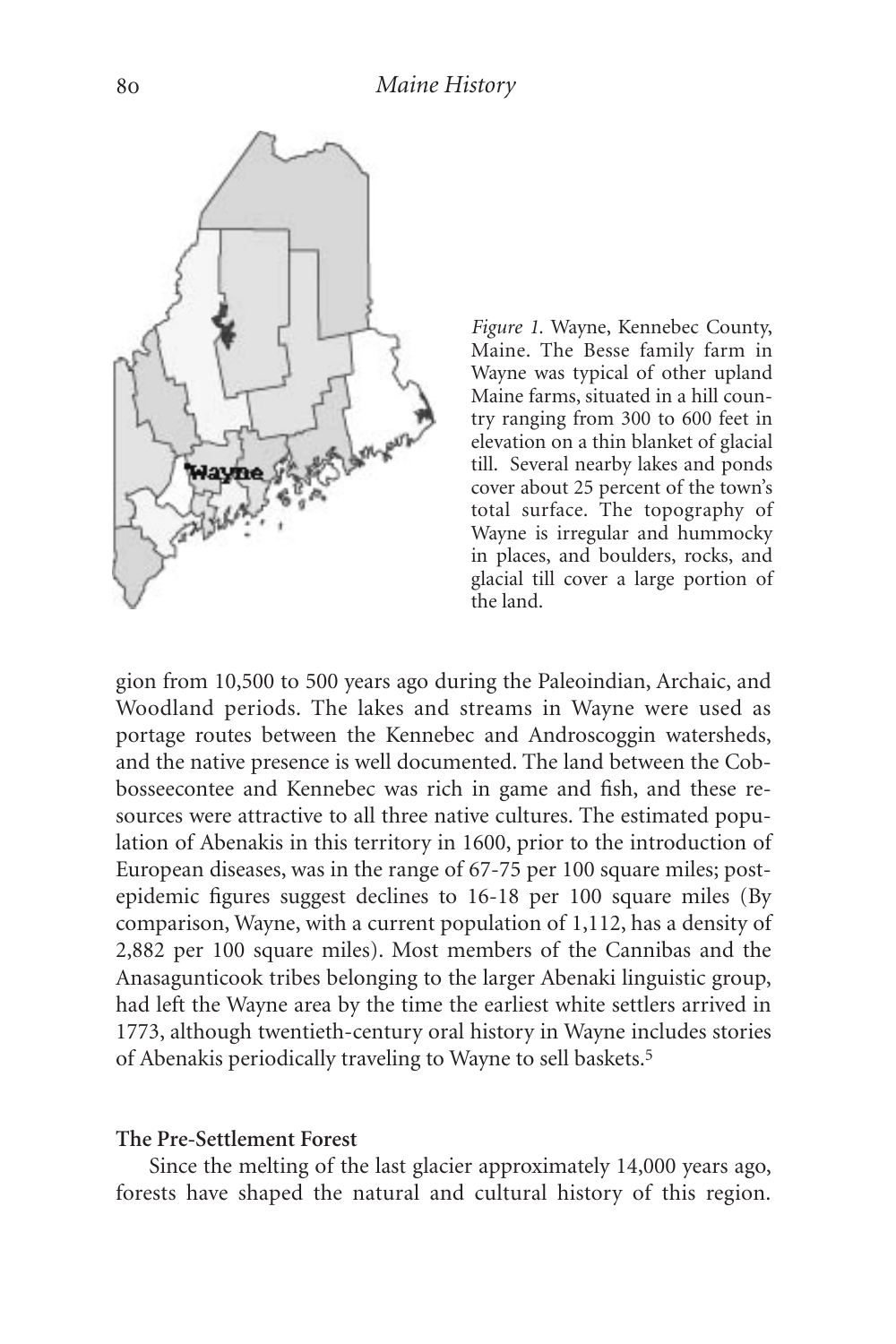

*Figure 2.* Rock dump and stone wall: border between wooded pasture and cultivated area. The stone walls that delineate the old fields and property boundaries are evidence of a ground moraine that was deposited when the last glacier melted over 14,000 years ago. Farm journals refer to an identifiable bedrock outcrop known as the "Indian beadrock," evidence of a meta-sandstone of the Sangerville and Waterville formations, formed during the Silurian period 440 to 410 million years ago. Soils derived from this bedrock are nutrient-poor, with the exception of those that contain limestone. Photograph taken in October, 2002, courtesy of Theresa Kerchner.

Although the species composition of the pre-settlement forest was constantly altered by climate change, fire, wind storm, and pathogens, paleoecological studies at nearby Basin Pond in Fayette indicate that it was a mix of conifers and northern hardwoods, including pine, spruce, fir, hemlock, birch, oak, beech, maple, and ash. An increase in grass, ragweed, and dock pollen approximately 250 years ago marks the beginning of the agricultural era in Wayne.6

When surveyor Ephraim Ballard corrected the western boundary of the Kennebec Purchase in 1789, his records from New Sandwich Plantation included a number of tree species in what was then still largely a pre-settlement forest. Ballard's notes suggest he saw a link between the agricultural value of the land and the trees that grew on it: "began W side of Crotched Pond & run by the side of the pond & found the places where a course S 34W from the end of the 15 miles from River came out of the pond 1 1/4 mile at a red oak tree & spruce tree ... 2nd mile a maple good land 3d mile a hemlock tree by a path and alder meadow 4th mile a hemlock tree by old Mr. Wings field pretty good land 5th mile a white oak tree white oak land."7 Ballard's references to white oak, a species on the edge of its northern range, would have appealed to prospective settlers, since it was highly valued for cooperage and shipbuilding. More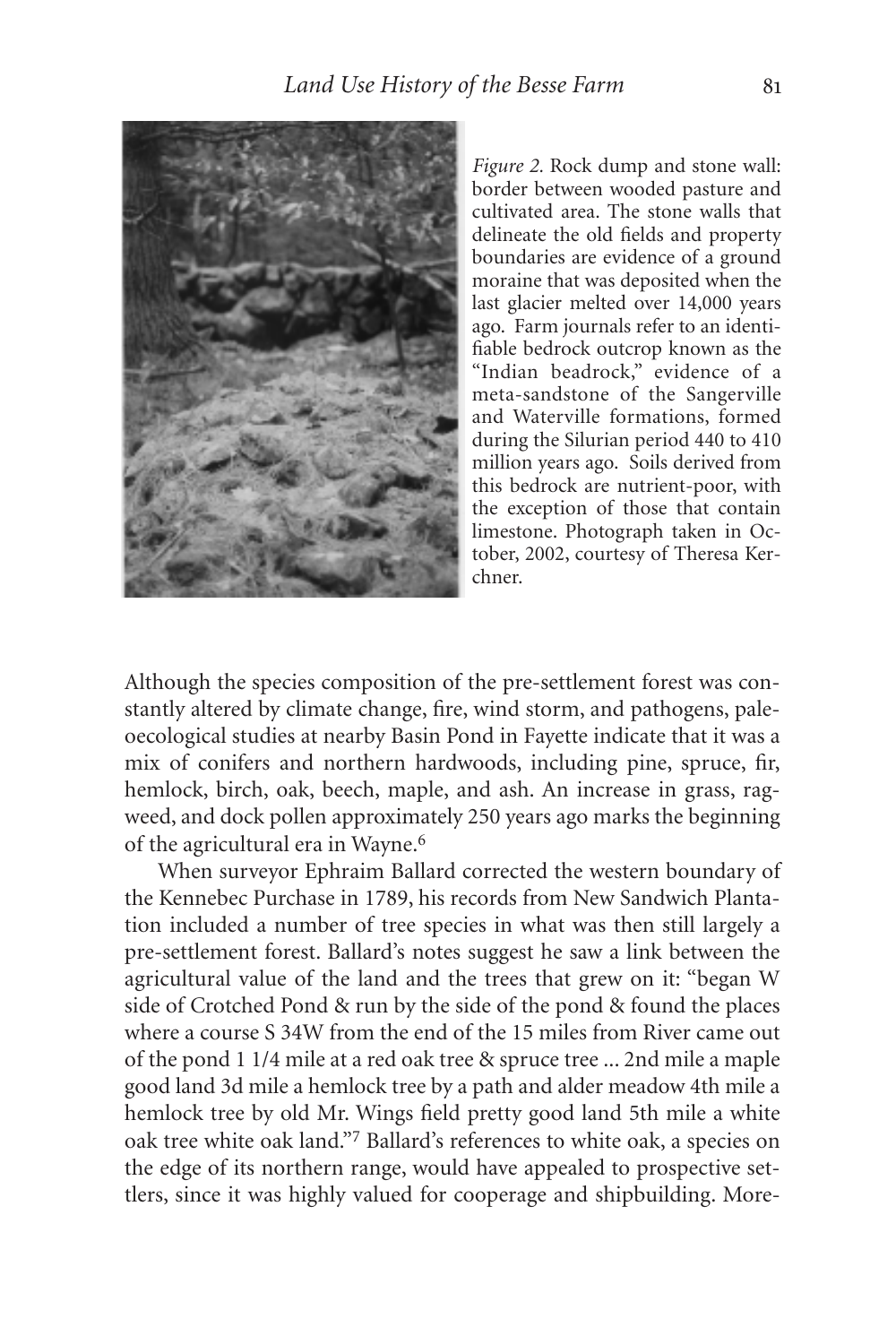over, domestic animals favored white oak acorns over red oak due to their lower levels of tannic acid.

Changes in forest composition in the decades following settlement reflect a rising demand for timber and fuel wood. When Wayne was initially settled in the 1770s, Maine was 91.6 percent forested; a century later in 1872, after decades of land-clearing and lumbering, only 53.2 percent remained in forest. Most farmers harvested their woodlots to supplement their incomes, and in many towns lumbering was as important as farming. Shipbuilding in nearby Hallowell created a steady demand for white pine and white oak, and by 1872 the amount of lumber cut in the Kennebec Valley was second only to that of the Penobscot.8

### **Meadowlands**

During New England's early agrarian era, before the forests were converted to hayfields and pastures, meadows adjacent to rivers, streams, and ponds were valued as pastures and sources of fodder, even though wild meadow hay is coarser and less nutritious than domestic grasses. The historical record of these meadows, many of them abandoned beaver flowages, sheds light on pre-settlement ecology and early settlement patterns and practices. The May 1777 town meeting minutes for Winthrop, just east of Wayne, suggest the relative value of cultivated and wild grasses. In that year the town acted to "prevent Monopoly and Oppression" in the sale of hay by setting prices: "Good English hay" would be sold for nineteen pence per hundredweight, and "Meadow hay in the meadow" at nine and a half pence.<sup>9</sup>

The Besse meadow, at the south end of a swale on the farm, was part of their one-mile common boundary with Job and Elizabeth Fuller, who migrated to the District of Maine from Sandwich in 1773 to become the plantation's first settlers. Fuller, according to Walton's history of Wayne, was "forcibly impressed with the advantages to be derived from natural grass meadows, which in summer furnished grazing for stock, and hay for winter sustenance." Later deeds to a one-time Besse property hint at the uses of this twenty-acre Besse-Fuller wetland: "by a stone wall to land now or formerly known as Besse farm; thence continuing easterly by said Besse land to a corner in a *meadow* . . . thence turning and running southerly by said Besse land . . . to land now or formerly owned by one Davenport . . . at a *ditch or gully.*" (Emphasis added) The practice of ditching was common in upland New England in the eighteenth and nineteenth centuries, and patterns of ditched wetlands are still visible in many locations.10 Aerial photographs of the Besse farm taken in 1939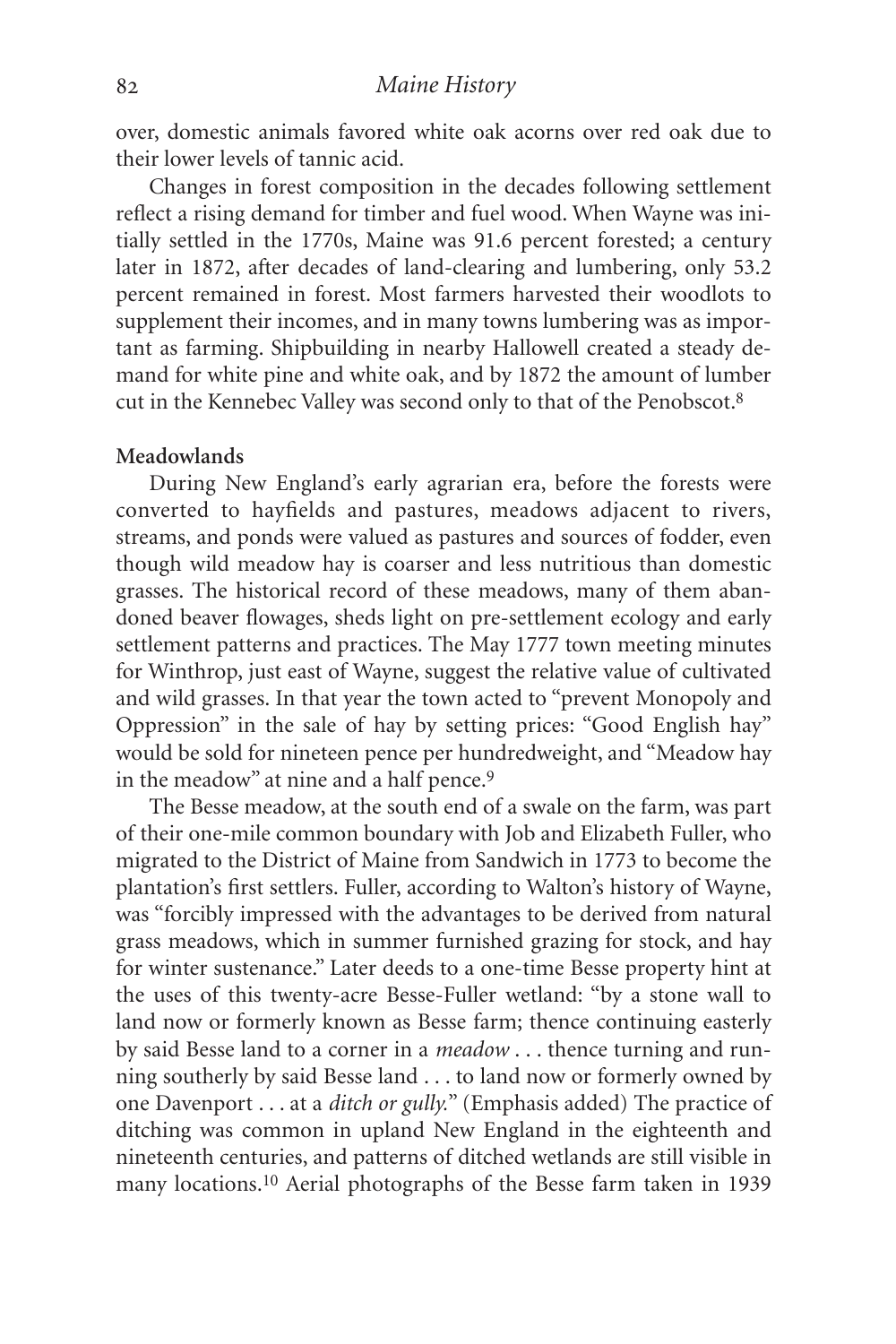and 1989 confirm that the wetland drainage had been thus improved (See fig. 3).

Two native grasses in the Besse-Fuller wetland — rattlesnake (*Glyceria canadensis*) and blue-joint (*Calamagrostis canadensis*) — are recognized as valuable forage. The Maine Board of Agriculture annual report for 1884 explained that cattle ate *Glyceria canadensis* "very well in pasture and when made into hay," and ate *Calamagrostis canadensis* "greedily . . . in the winter." The Board considered blue-joint "as nutritious as Timothy," and a "very desirable grass to grow on wet, boggy lands which are not drained."11

The Besse Farm journals indicate that the family harvested meadow hay well into the early twentieth century. A 1910 entry noted that "Milton [Besse] and Harl [Manter] went up to Mother's meadow and mowed all day. . . . Milton and Harl went up to meadow again . . . A fine day. Milton and Harl have been on the meadow all day, raked it all up and bunched it. Each brought home a load, nearly dark when they came." As late as 1930, farmers in Leeds, southwest of Wayne, harvested meadow hay on the wetlands adjacent to Androscoggin Lake and the Dead River, and they pastured cattle on this same meadow until approximately 1950 (fig. 4). These meadows grew on a point of land seasonally inundated by the springtime reverse flow of the Dead River in Leeds and Wayne. The construction of the Dead River Dam in 1933 altered these flooding patterns, making it difficult for farmers to pasture their cattle on the river and lake meadows.12

Farmers who relied on meadows for pasture and hay often came into conflict with local mill owners when streams, lakes, and rivers were dammed for water power. Dams changed the shape of ponds and wetlands, altered water levels, and in many cases flooded farmers' meadows. In 1880, Wayne farmer Cyrus Stevens sued a Monmouth mill owner in Kennebec County Superior Court to recover damages based on the state's Mill Act. Although Stevens lost three acres of his meadow due to water-level changes on Wilson Pond, he lost his case in the Superior Court in 1884. The court transcript indicates that he mowed red top (*Agrostis gigantea*) and foul meadow grass (*Poa palustris* or *Glyceria striata*), both well known for their forage value.13

#### **Muck and Peat**

By the early to mid-nineteenth century, many of New England's farming communities were addressing issues related to declining rural populations, midwestern market competition, and soil productivity.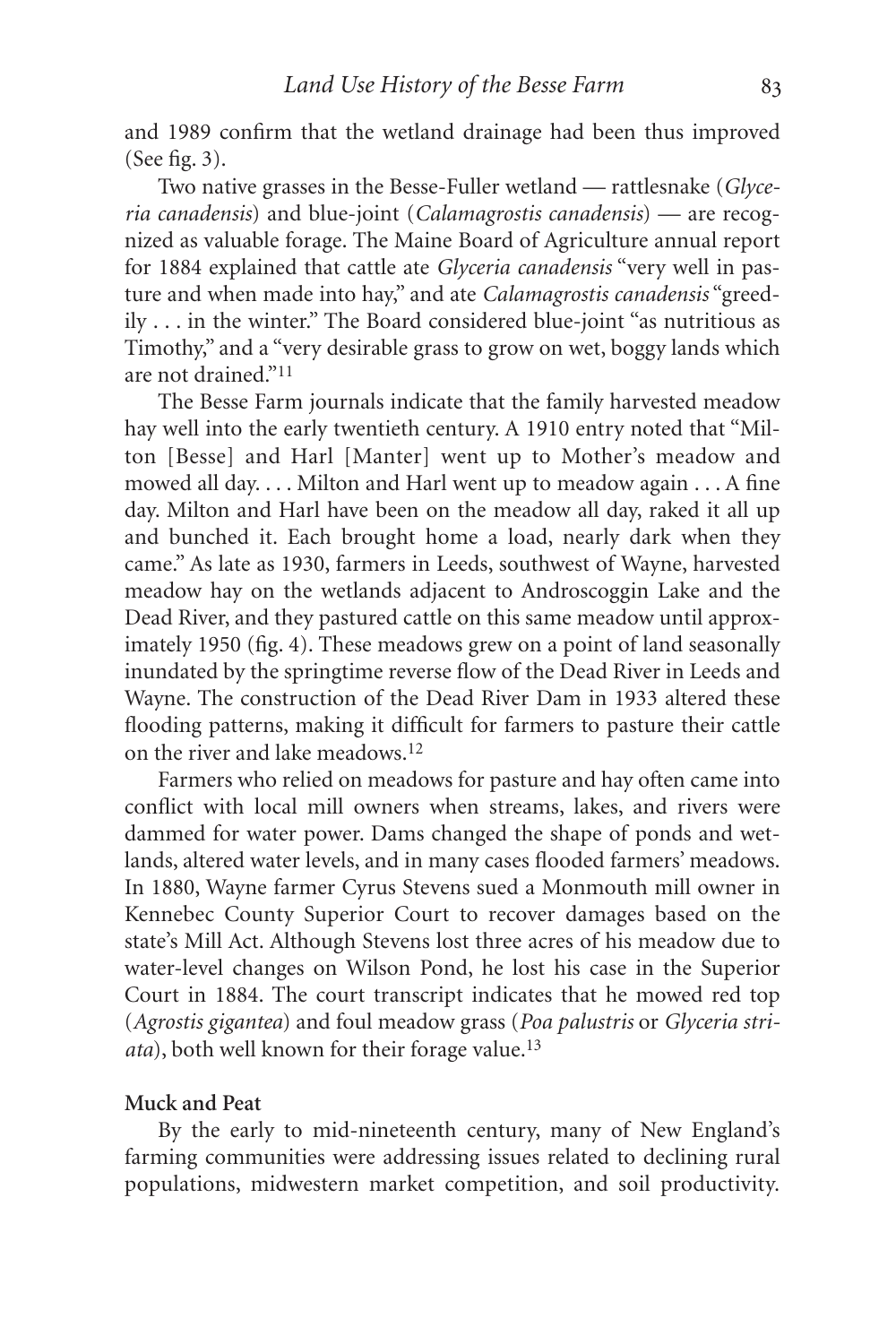## *Maine History*



*Figure 3 and 4.* 1939 and 1989 aerial photographs, with cultivated fields visible. The practice of ditching was common in upland New England in the eighteenth and nineteenth centuries, and patterns of ditched wetlands are still visible in many locations. These aerial photographs of the Besse farm taken in 1939 and 1989 confirm that the wetland drainage had been thus improved.

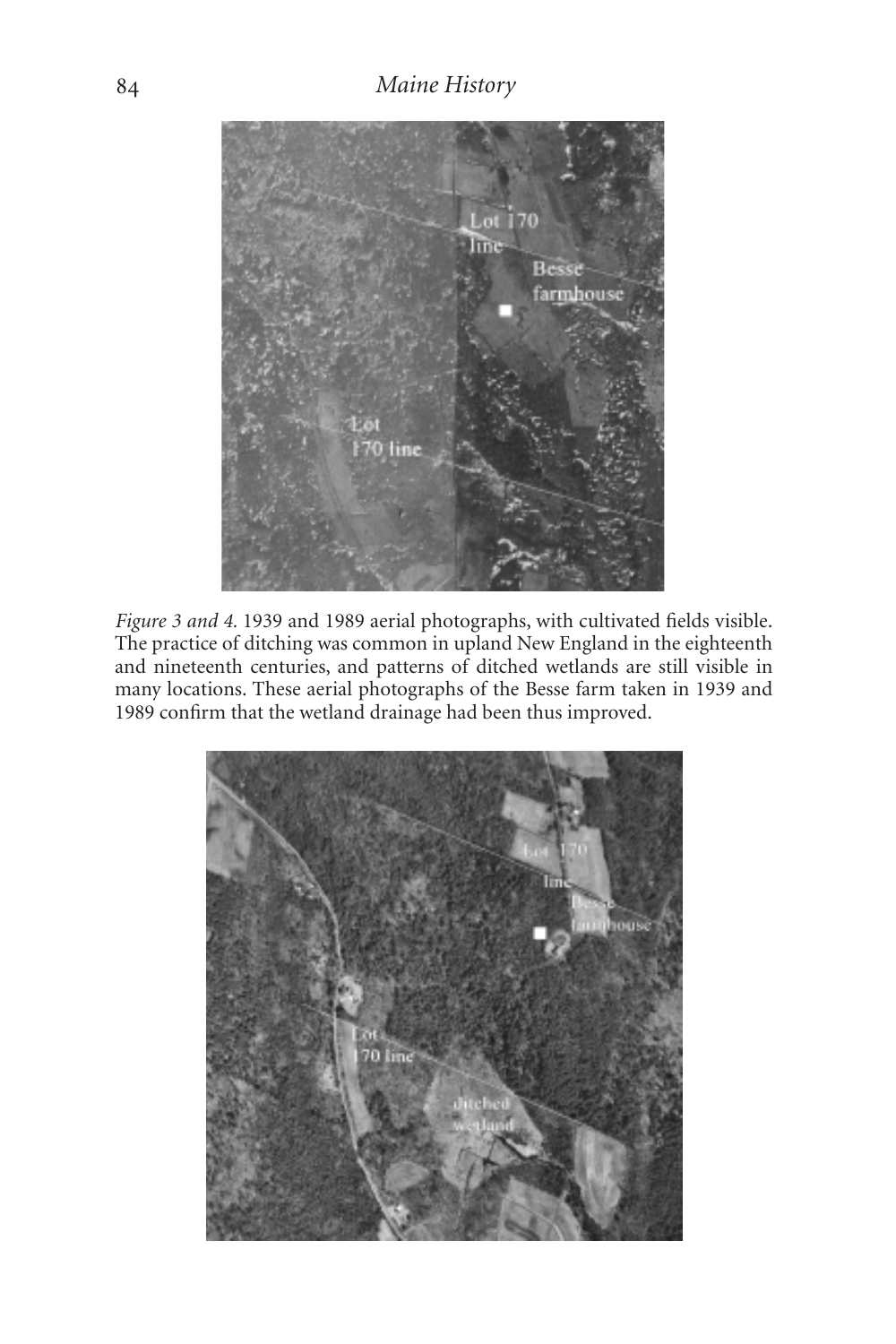Among the suggestions for improving farm competitiveness was the practice of harvesting muck to improve run-down, nutrient-poor fields and mowing lands. In 1858 a committee of the Maine Board of Agriculture compiled a variety of comments on the use of muck as an agent for enriching the soil, and in light of the facts gathered, recommended combining muck and manure as a fertilizer. "We deem the farmer who has an ample deposit of muck, has a mine of wealth that will prove more productive under proper management, than any of the [gold] diggings of California or Australia." Many farmers used the terms "muck" and "peat" interchangeably when referring to organic material dug from bogs and used for stable litter and fertilizer.14 Although harvesting and hauling muck was time-consuming and challenging, farmers were encouraged to take advantage of these local deposits in order to maintain the productivity of their fields and pastures.

 $m$ 

This practice was described in the Board's 1856 Agricultural Report and in the 1917 Maine Public Utilities Commission Report by State Geologist Freeman F. Burr. Burr, a Wayne resident, explained how Wayne dairy farmer Harvey Lowell harvested and used this resource: "the peat is dug with an ordinary shovel, . . . and the material is dumped in a convenient place near the barn, in the open air . . . He allowed each lot to remain in the horse stalls until it is thoroughly dampened." Lowell's peat bog ran to depths of twenty feet, but according to Burr, "this seems to be the only instance of the present use of peat in [Livermore Quadrangle] . . . although it is true that years ago some was hauled directly to the fields from several of the boggy areas." Burr's report suggests that Lowell, who lived on Morrison Heights about a mile from the Besse farm, was likely harvesting peat from the twenty-acre meadow on the Besse-Fuller boundary.15

#### **Wayne and Kennebec County, 1850 to 1880**

In 1816 Moses Greenleaf surveyed Kennebec County in his *Statistical View of the District of Maine* and noted the extraordinary productivity of the county's agriculture: "whether the superiority . . . is owing to superior natural fertility of the soil or to a higher state of cultivation will not here be decided," he explained; "the county possess many enterprising and intelligent gentlemen, who have devoted more attention to the science as well as the practice of agriculture, than perhaps may be found in any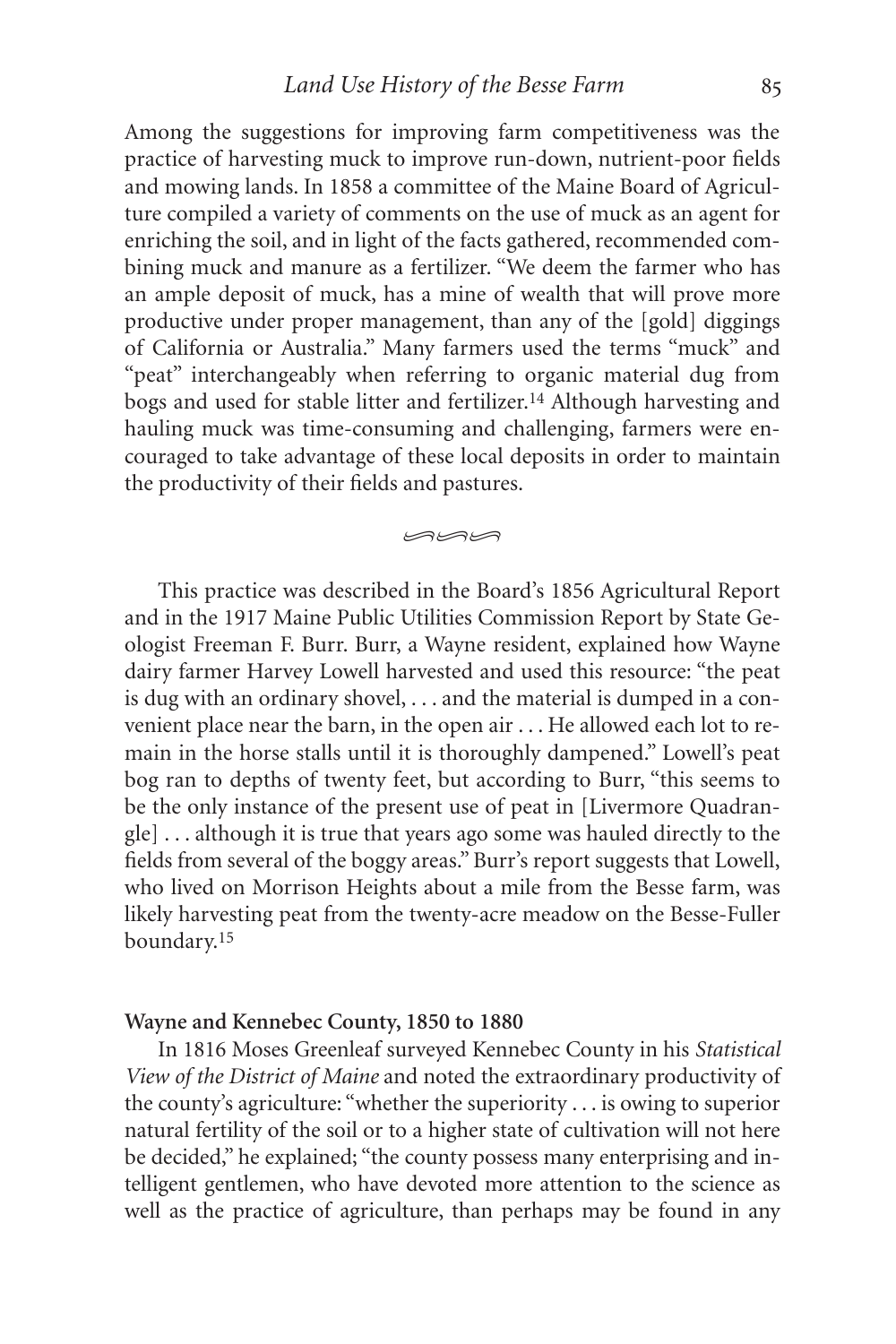

*Figure 5.* The Besse Farm journals indicate that the family harvested meadow hay well into the early twentieth century. As late as 1930, farmers in Leeds, southwest of Wayne, harvested meadow hay on the wetlands adjacent to Androscoggin Lake and the Dead River, and they pastured cattle on this same meadow until approximately 1950. These meadows grew on a point of land seasonally inundated by the springtime reverse flow of the Dead River in Leeds and Wayne. The construction of the Dead River Dam in 1933 altered these flooding patterns, making it difficult for farmers to pasture their cattle on the river and lake meadows. Photo circa 1900, *Lewiston Daily Sun*, December 21, 1963—"A Memory of Years Long Past."

other part of the district."16 At a time when Kennebec County was rising to a position of prominence in farming in Maine, its leading figures were engaged in the promotion of scientific agriculture. These included the Vaughans in Hallowell, the Gardiners in Gardiner, and Samuel and Elijah Wood and Ezekiel Holmes in Winthrop. Each was instrumental in disseminating information about better crops, new farming techniques, and cattle breeding. Benjamin Vaughan, his son William Oliver Vaughan, Dr. Sylvester Gardiner, and his son Robert Gardiner were all gentlemenfarmers who experimented with crops and livestock; the elder Gardiner founded the Gardiner Lyceum, an institute for educating farmers and mechanics; and Ezekiel Holmes edited the *Maine Farmer* through much of the nineteenth century. Most certainly agricultural promoters like these influenced farmers like the Besses.17 During this period, Kennebec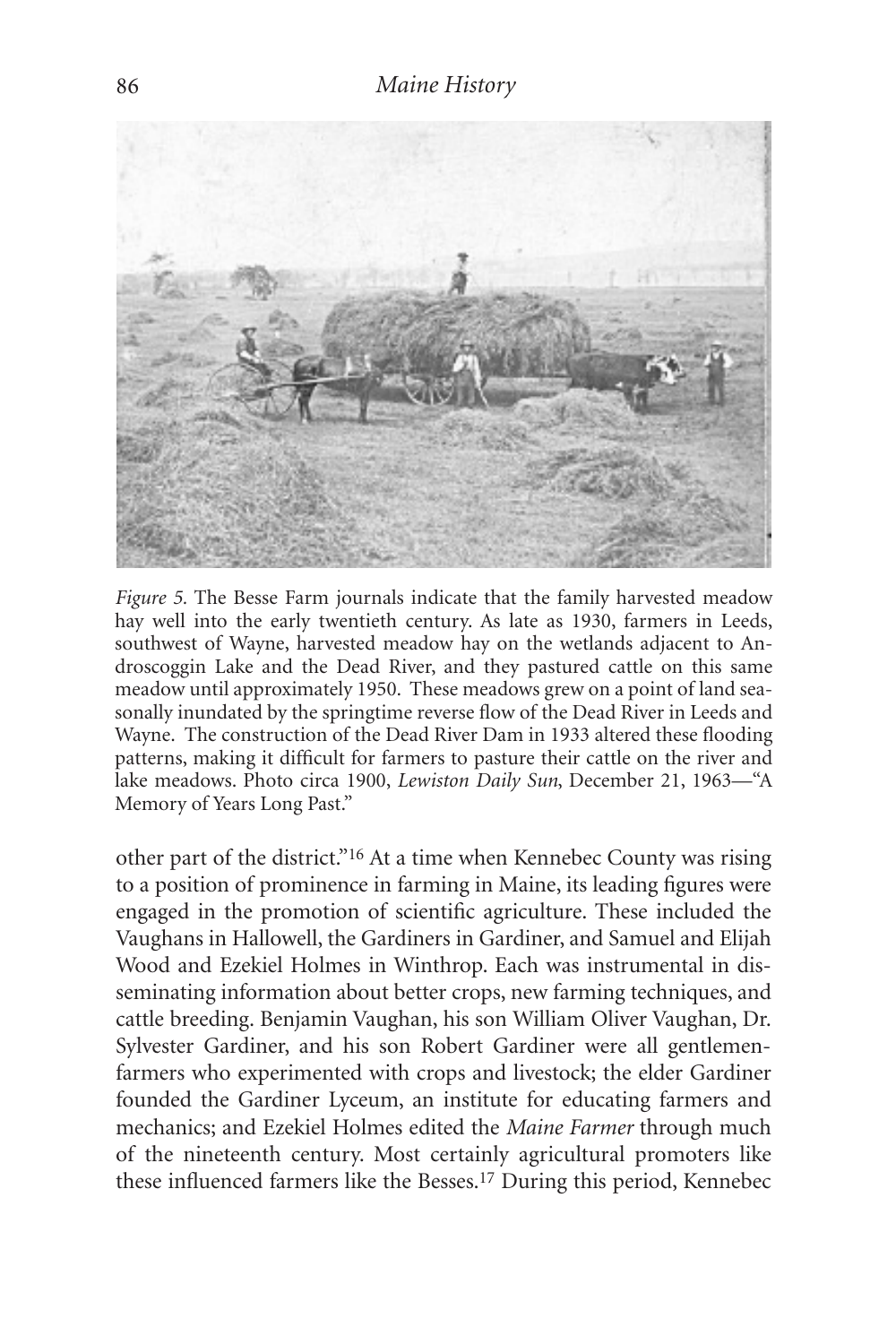

*Figure 6.* In 1851, as agriculture was reaching its zenith in the interior Maine towns, Maine artist Mary Stanton House painted an exceptional representation of Wayne and Leeds and the surrounding landscape. On the far side of the lake a railroad locomotive crosses the landscape from right to left, but the most prominent feature in the foreground is the Old Wayne Road leading southeastward to Winthrop, passing along the western border of the Besse homestead. Roads like these connected local merchants and manufacturers to port cities on the Kennebec. *Leeds Center and Wayne, Maine, overlooking Great Androscoggin Pond.* Painting by Mary Stanton House, 1851. Courtesy of the Town of Leeds, Maine.

County was also recognized for its home industries, mills, and factories, the most prominent in Wayne being North Wayne Tool Company and the Johnson Woolen Mill and Shovel Handle factories.

In 1851, as agriculture was reaching its zenith in the interior Maine towns, Maine artist Mary Stanton House painted an exceptional representation of Wayne and Leeds and the surrounding landscape (fig. 6).<sup>18</sup> On the far side of the lake a railroad locomotive crosses the landscape from right to left, but the most prominent feature in the foreground is the Old Wayne Road leading southeastward to Winthrop, passing along the western border of the Besse homestead. Roads like these connected local merchants and manufacturers to port cities on the Kennebec:

The circumstances attending the laying out of the OLD WAYNE ROAD were such to be worthy of extended notice. . . .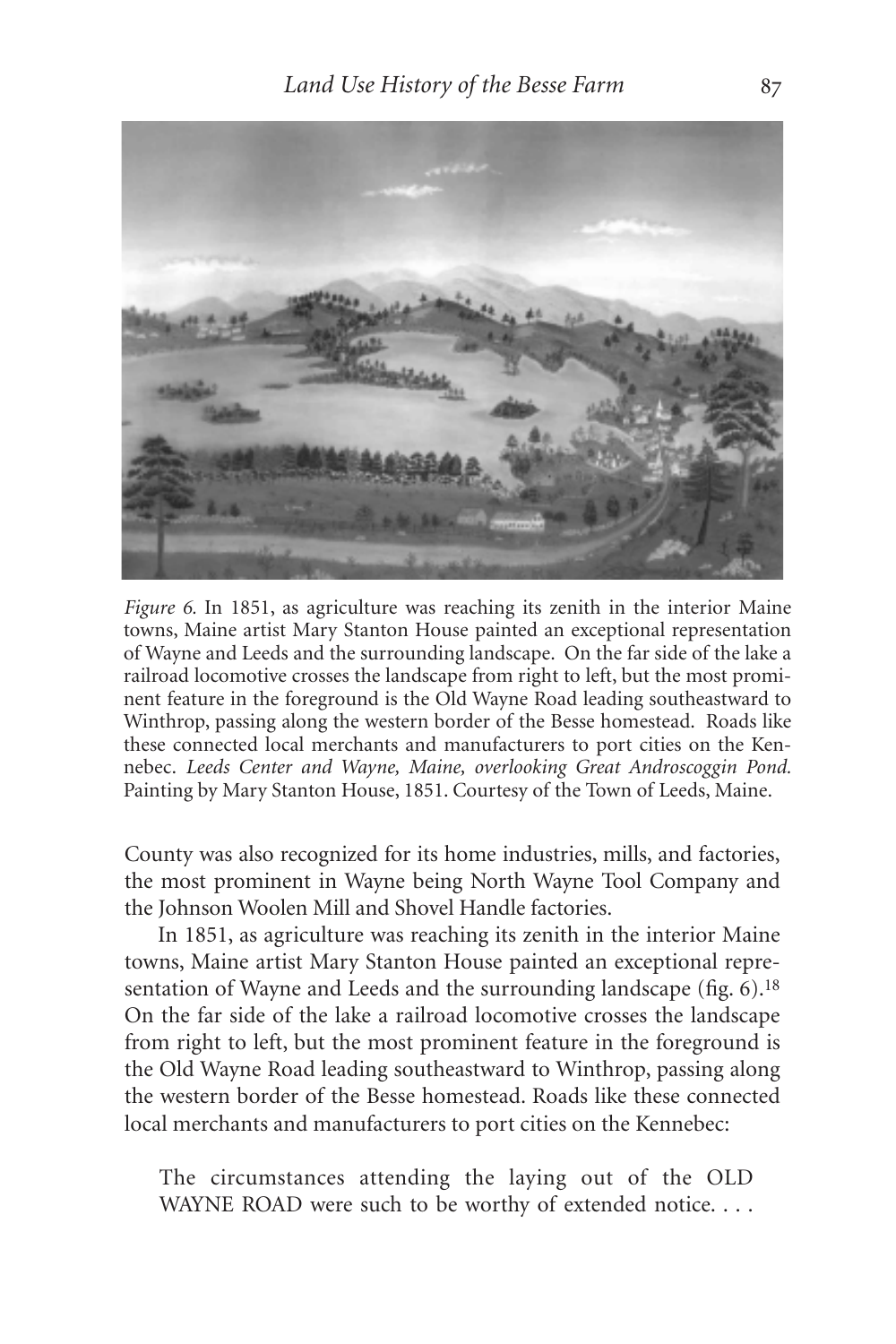## *Maine History*

The road . . . was . . . nearly fifty years the great thoroughfare by which the inhabitants of Wayne, Livermore, and the upper Androscoggin were connected with tide water at Hallowell. At the Hallowell crossroads, now Manchester Forks, we have seen when the sleighing was good in the winters of 1814, '15, '16, '17 whole lines of teams and pungs like an unbroken procession, moving into Hallowell, laden with wheat and other farm products.19

During the height of Wayne's agricultural development, the US Censuses of Agriculture and Population documented production on individual farms, providing detailed information about the number of improved acres, the quantities of crops grown, and number of farm animals raised. Due to changes in the categories used, it is not possible to accurately compare agricultural data over the last decades of the nineteenth century, but overall trends are discernable. In 1860 there were 55,698 farms in Maine, and the average farm covered 103 acres, with forty-nine acres "improved," or in fields. This average farm had three cows, eight sheep, one horse, and two oxen and produced 210 pounds of butter, thirty-two pounds of cheese, twenty-six pounds of wool, seventeen tons of hay, twenty-eight bushels of Indian corn, and five bushels of wheat (Table 2). Kennebec County listed 5,591 farms, where the average farmer owned eighty-one acres, including fifty-one acres of improved land, or 63 percent of the total. Wayne had 120 farms, including the farm then owned by William Granville Besse.20 The average Wayne farm was eighty-nine acres with approximately sixty-two of them improved. In many ways, Besse's farm looked like a prosperous version of the average

|                 | Besse             | Wayne           | Kennebec County | Maine        |
|-----------------|-------------------|-----------------|-----------------|--------------|
|                 | William Granville | 120 Farms       | 5591 Farms      | 55,698 Farms |
|                 | $\sim$            | Average<br>Farm | Average Farm    | Average Farm |
| number of acres | 130               | 89              | 81              | 103          |
| improved acres  | 80                | 62              | 51              | 49           |
| milch cows      | 5                 | 3.1             | 2.6             | 3            |
| butter (pounds) | 450               | 259             | 220             | 210          |
| cheese (pounds) | 400               | 120             | 40              | 32           |
| Sheep           | 16                | 6.7             | 7.8             | 8            |
| wool (pounds)   | 50                | 25              | 25              | 26           |
| hay (tons)      | 25                | 18.2            | 19              | 17           |
| wheat (bushels) | Ť                 | 4.5             | 1.6             | 5            |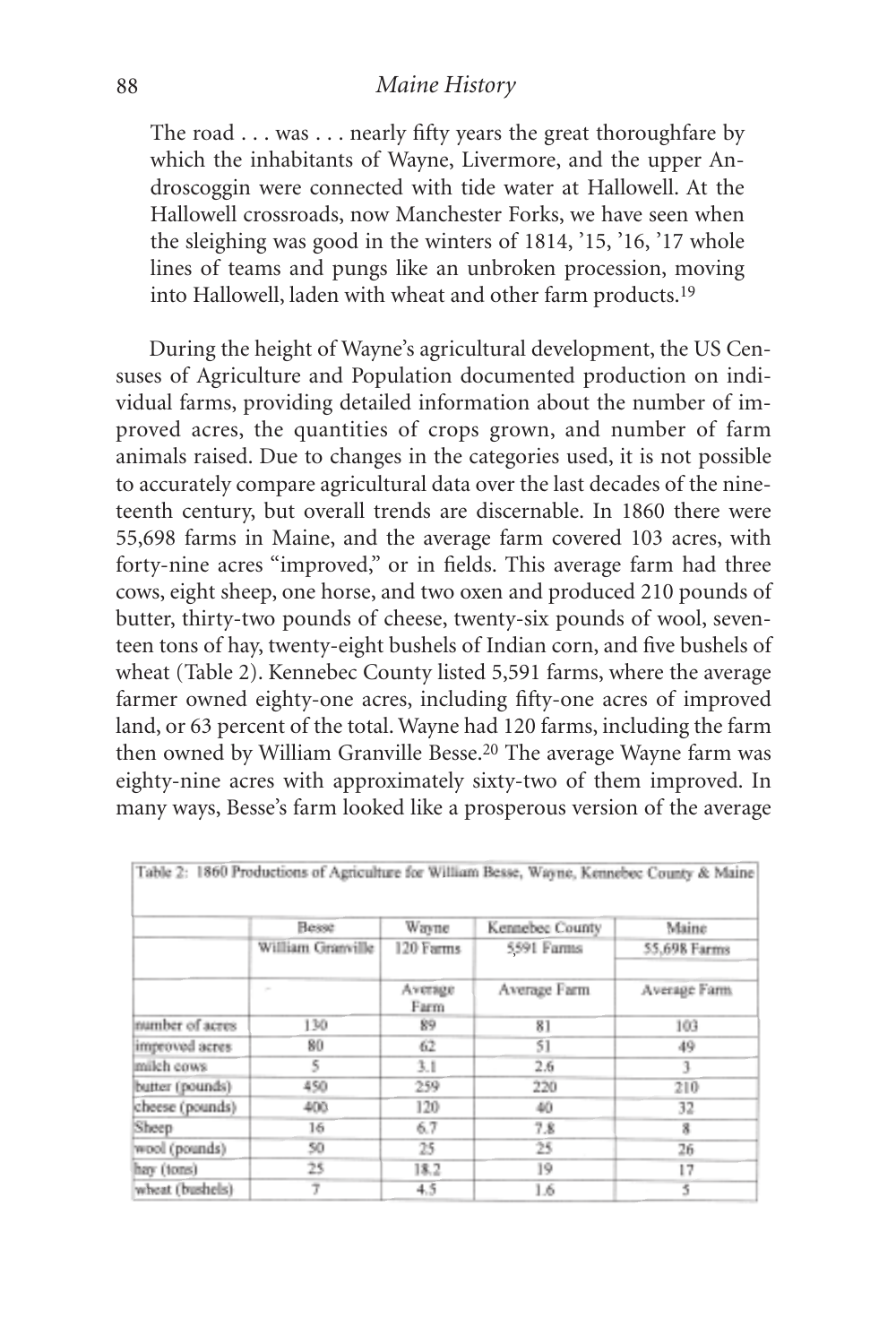Maine farm. Its 130 acres included eighty acres of improved land, and the Besses produced 450 pounds of butter, 400 pounds of cheese, fifty pounds of wool, twenty-five tons of hay, ninety bushels of Indian corn, seven bushels of wheat, and pastured five cows, sixteen sheep, one horse, and two oxen.

By 1860 four generations of Besses had worked the land that Jabez purchased in 1798, always with more than one generation on the farm at the same time. The farm's higher-than-average production could have been a function of the Besses' large extended family, labor being a critical resource in the mixed-husbandry farming system. This pattern of multigenerational farming, with its associated economic independence, was a deeply entrenched cultural ideal in the nineteenth century.<sup>21</sup>

 $m<sub>w</sub>$ 

By 1870 the number of farms peaked in Kennebec County. Wayne's population began to decline in 1850 and continued throughout the second half of the nineteenth century. A number of factors contributed to this out-migration, including new opportunities for employment in the growing New England mill towns and competition from midwestern produce. Despite the decline in population, the number of farmers and the number of improved acres in Wayne stayed approximately the same until the end of the nineteenth century, with an average of 7,000 improved acres out of 11,000 total farm acres (64 percent). Thus mid-century demographics did not translate into farm abandonment "While Wayne, like her companion towns, throws a mournful glance into the brilliant past, and laments her depleted population . . . she has not like many towns of Kennebec, to deplore run down farms and dismantled buildings which many of our Maine towns present," agriculturalist Samuel Boardman explained. The percentage of improved acres in Wayne in the second half of the nineteenth century is consistent with patterns in Kennebec County, where roughly 5,500 farms had improved approximately 291,000 acres out of a total of 465,000 acres — or 63 percent (Table 3). These proportions were also consistent with data collected in a forest inventory for the Tenth Census of the United States, which found that lumbering and land clearing in this region left only four tenths of this county covered in woods, most of this being secondgrowth. Merchantable spruce and pine had been everywhere removed, but much of the farmland in Kennebec County was reforesting with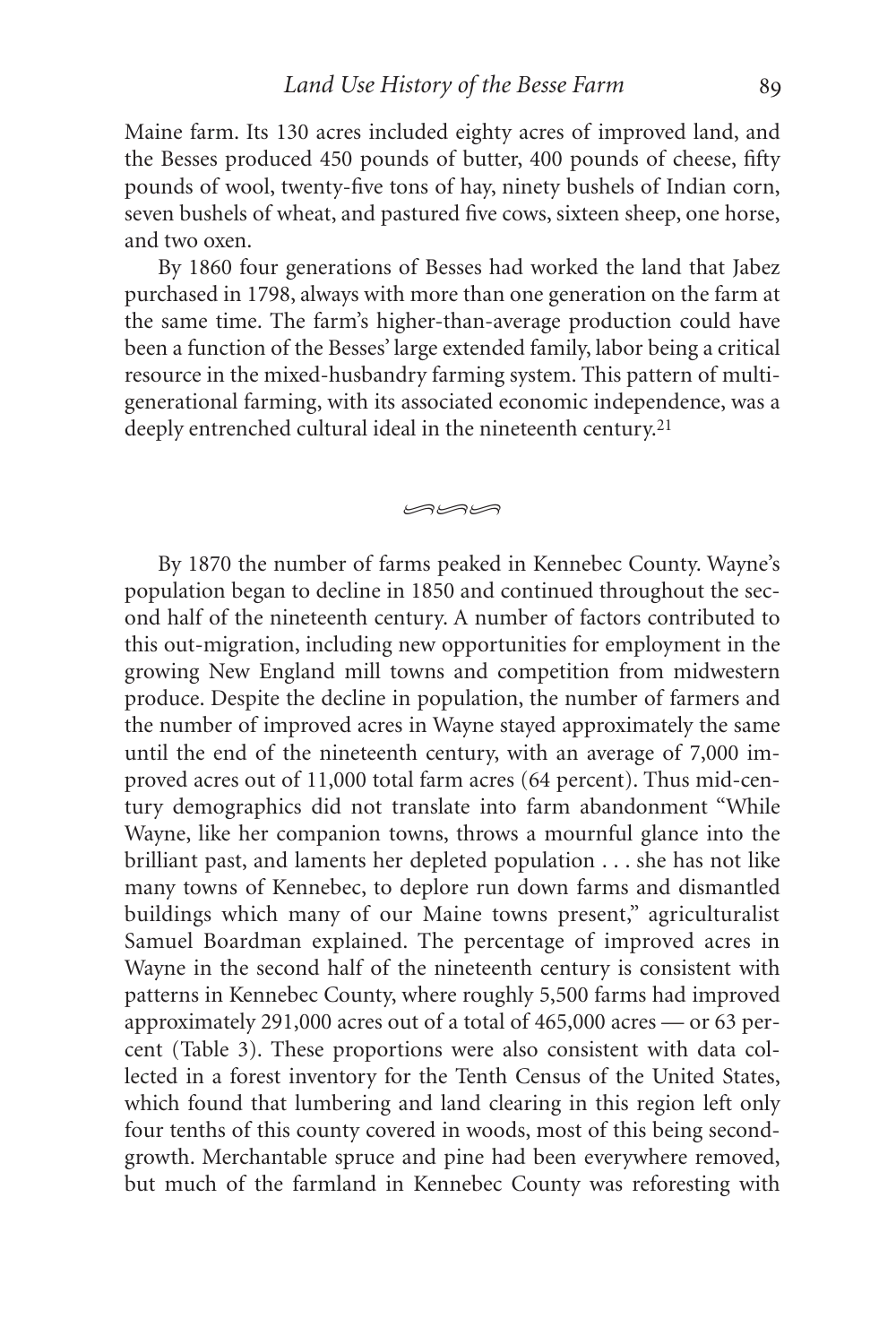|                           | 1850    | 1,860   | 1870    | 1880    |
|---------------------------|---------|---------|---------|---------|
| Wayne                     |         |         |         |         |
| Population                | 1367    | 1192    | 938     | 950     |
| Improved acres            | 7628    | 7393    | 6837    | 6983    |
| Unimproved acres          | 3454    | 3261    | 3867    | 4487    |
| Total acres               | 11082   | 10654   | 10704   | 11470   |
| Number of farms           | 130     | 120     | 142     | 131     |
| Average size farm (acres) | 85      | 89      | 75      | 88      |
| Kennebec County           |         |         |         |         |
| Population                | 57,908  | 55,655  | 53,223  | 53,061  |
| Improved acres            | 248,637 | 285,393 | 289,994 | 333,554 |
| Unimproved acres          | 201,511 | 164,960 | 172,207 | 146,346 |
| Total acres               | 450,148 | 450,353 | 462,201 | 479,900 |
| Number of farms           | 5.256   | 5591    | 5,757   | 5,431   |
| Average size farm (acres) | 86      | 81      | 80      | 88      |

pine, and the wooded area of the county was increasing. Kennebec County was still, next to Penobscot, "the most important lumber manufacturing county in the State."

Those farmers who chose to stay in Wayne were probably influenced by the scientific "improvement" promotions disseminated by Ezekiel Holmes's *Maine Farmer*, the county and local agricultural clubs, the state Board of Agriculture, and the Maine College of Agricultural and Mechanical Arts, all active in the latter part of the nineteenth century. The census data for 1850 to 1880 in Wayne indicates that roughly half of the families, approximately 130, still identified themselves as farmers. The Besse farm's production in the later nineteenth century reflects trends that were common during this era of farm improvement, as the farm was shifting from mixed cropping and lumbering to market farming, including orchard and dairy products.22

#### **Farming, Family, and Conservation: 1876 to 1998**

In 1876, William Granville Besse's land was included in a list of eight farms under consideration as possible sites for a town farm (fig. 7). A survey of the potential acquisition, although brief, describes the condition of the farm almost one hundred years after Jabez Besse, Jr. claimed it from the forest: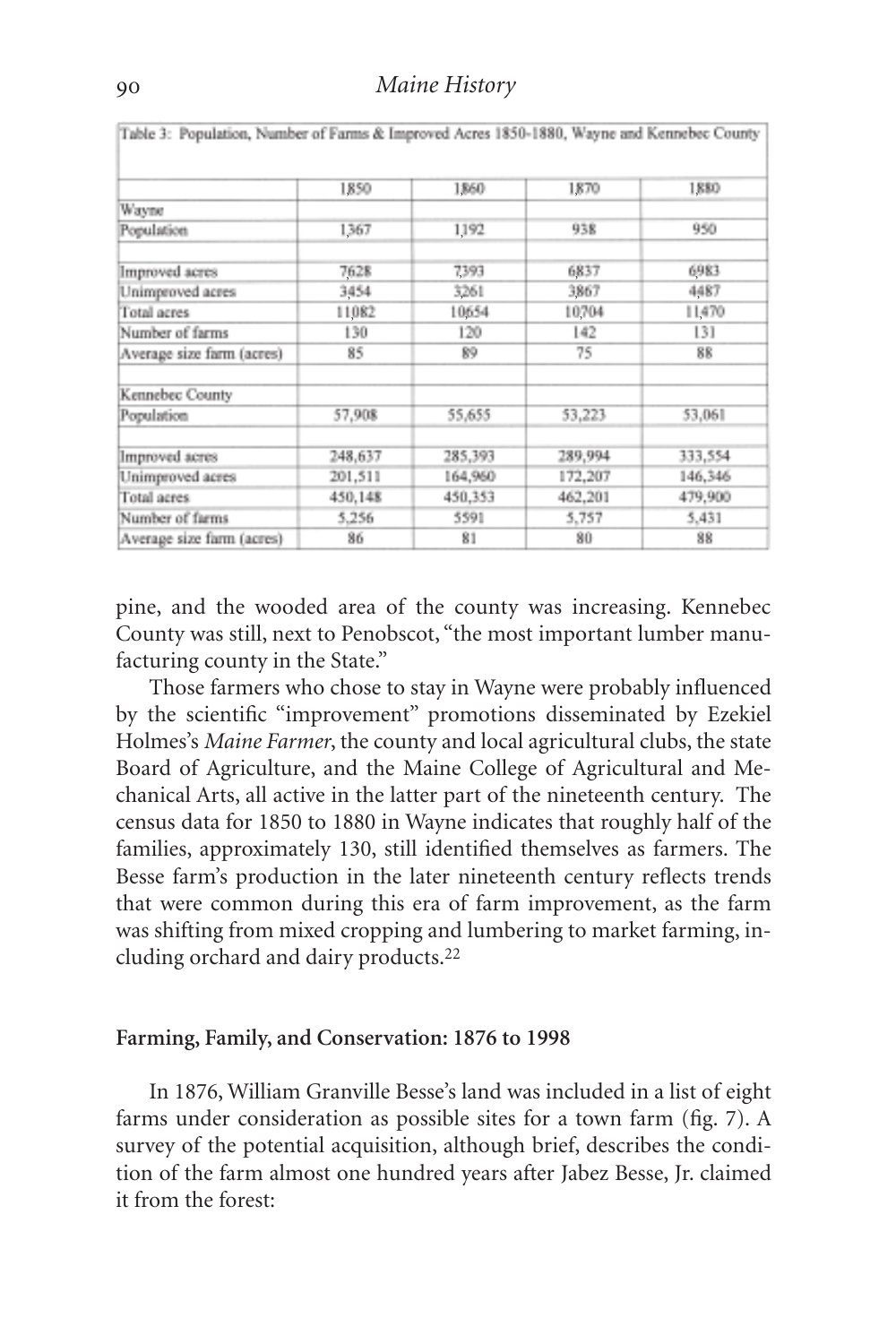We the undersigned a Committee chosen at a meeting held by the Town of Wayne for the purpose of purchasing a farm for the use of said Town on which to support its poor having attended to that duty beg leave to make [the] following report[:] Your committee received eight proposals and viewed seven farms 1st. W.G. [William Granville] Besse's contains 100 acres of land which is offered for the sum of \$2800, it is a very good farm of good strong land quite well fenced; a considerable portion of which is stone walls, it has a very good wood-lot — a good orchard of old and young trees a considerable portion engrafted good farm buildings in good repair, if anything is lacking it is the necessary amount of pasturing.23

William Granville Besse offered the family farm for sale one year after the death of his father, Woodin Besse. His mother, Betsy Kent Besse, had died three years earlier in 1872. This earlier generation had been raised to associate farmland ownership with family independence, but by William Granville Besse's time, this tradition was dissipating in response to shifting cultural values and economic conditions. The Town Farm report on the Besse farm noted a condition that was widespread in older New England agricultural towns: a shortage of pastureland. This, along with changing market trends, probably influenced William Granville's thinking about ownership of the land.24

Despite these circumstances, the Besses remained on the farm, and in their 1906-1912 farm journal, Milton, William Granville's son, and his fourth wife, Annie True Besse, documented a seasonal pattern of work that had not changed dramatically in the 120-year history of the Besse farm. Milton and Annie Besse would be the last of the Besse descendants whose daily lives resembled those of the farm's earlier occupants. They grew a traditional mix of barley, potatoes, oats, Indian corn, and vegetables; raised beef cattle, chickens, and hogs; and sold apples, pears, butter, and hens for the Boston market and sweet corn to local canneries. Their journals detail the planting, cultivating, and harvesting cycles and the seasonal patterns of house chores, woods work, manure-spreading, fence-repair, mowing, and stone removal. The daily entries also document their active community participation, with births, marriages, and deaths of family and community members; neighborly visits, civic and church responsibilities; and non-farm economic activity. The journal mentions moving cattle off the farm to feed, reinforcing the 1876 observation about the scarcity of pastureland.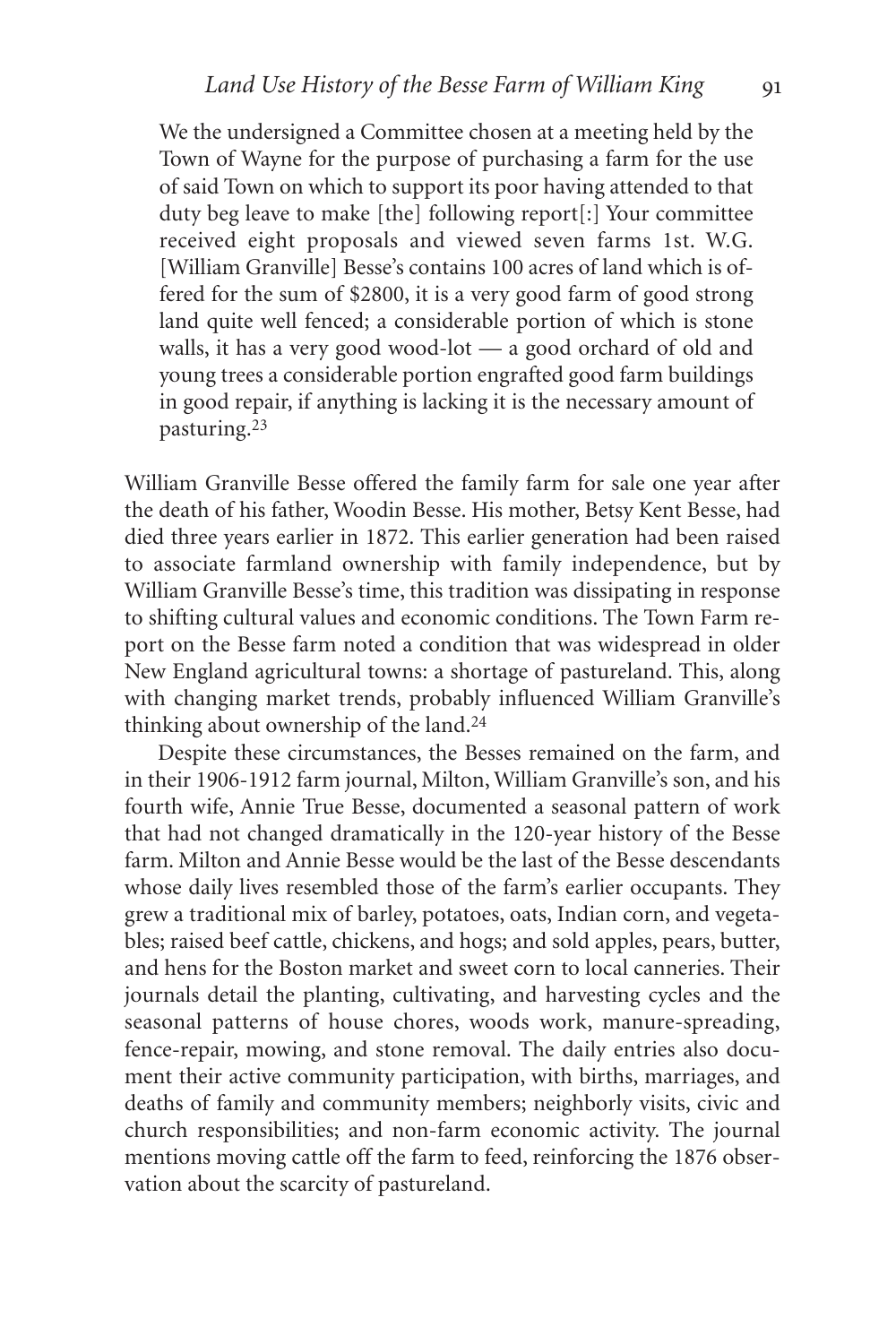We the undersigned a lo al Vagne for her a farm netrick 1 the. secon tes 2 acre Storm B very 1 gove nete will formed; a considerable which is flore well word lot mary trees a comp vil farm Conclotion es lasting peasters mont

*Figure 7.* Report from the Town Farm Search Committee, Town of Wayne, October/November, 1876. In 1876, William Granville Besse's land was included in a list of eight farms under consideration as possible sites for a town farm. This survey of the potential acquisition, although brief, describes the condition of the farm almost one hundred years after Jabez Besse, Jr. claimed it from the forest. Town of Wayne Historical Collection.

In 1911, Annie Besse recorded a milestone in the Besse family history: "Grandma [Elizabeth Courier Besse] passed away at ten this AM[;] Grandma's funeral at 1pm*...*...Some stormy. We are alone and it seems very quiet." Two years later, Annie and Milton sold the farm to Earl Hutchins, the first non-family owner in 125 years.<sup>25</sup> The decision to sell after Milton's mother died was similar to the inclination that Milton's father William had in 1876. These patterns suggest that at a time when the farm's economic viability was declining, the passing of one generation influenced the next generation's resolve to remain on the farm.

In 1916, Hutchins sold the land to Milton's nephew, Frank Besse. Elizabeth's grandson, Frank began to buy back the original family land,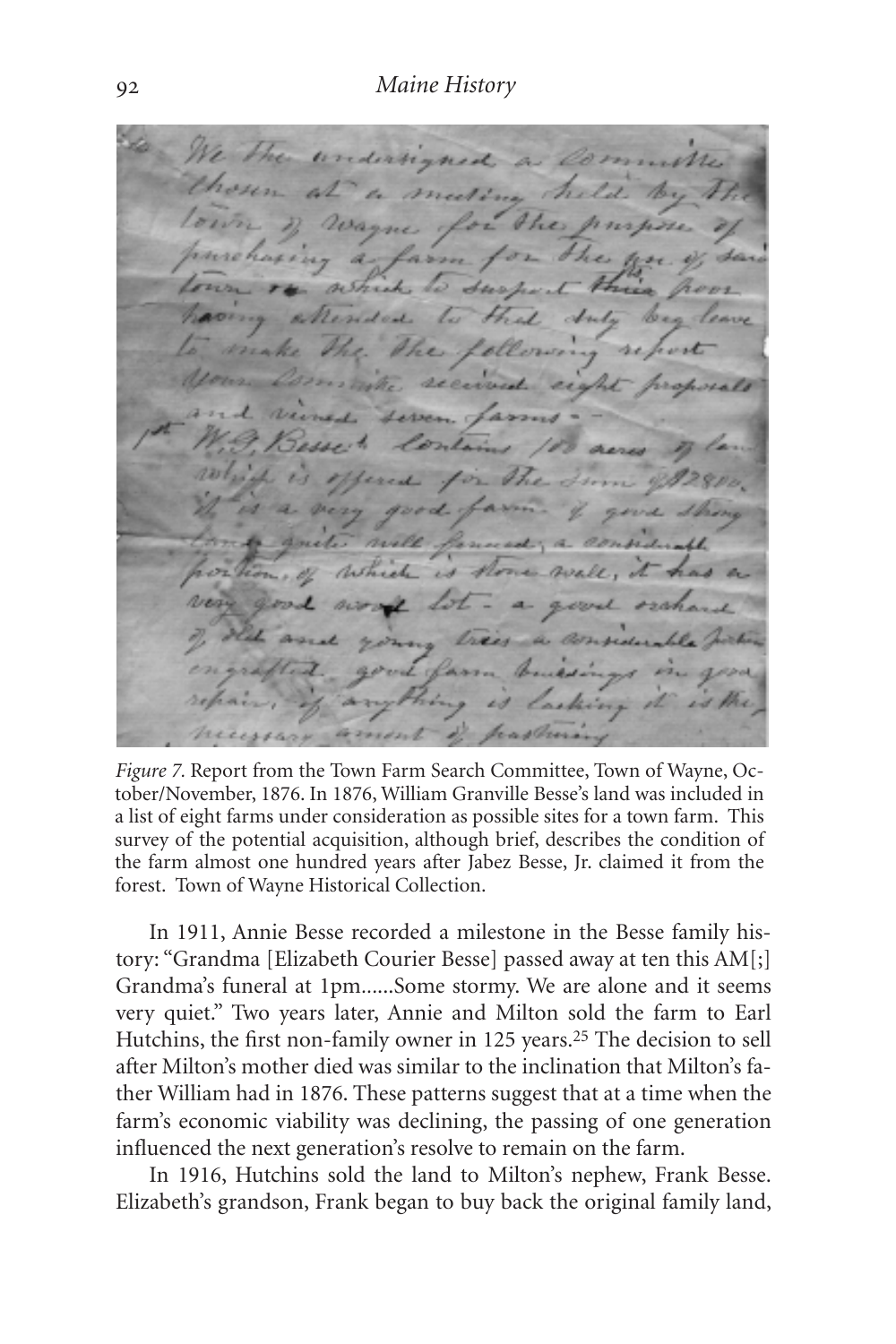beginning with the farmhouse (fig. 8). Eighty-two years later, Albion Besse, Frank's son and Jabez Besse's great, great, great grandson, donated a portion of the original family homestead to a community land trust with the stipulation that it would remain as a forest preserve. In an interview Besse noted that he wanted "the forest to go back to what it was like when my ancestors first arrived in Wayne."<sup>26</sup> Albion also deeded a threeacre parcel to one of his own sons, William, the eighth generation Besse to own this land, and sold the remaining acreage and house.

#### **Landscape History**

Is the Besse farm returning, as Albion Besse desired, to its pre-settlement state? In the mid-nineteenth century, as agriculture reached its climax in New England, Henry David Thoreau took note of the widespread pattern of farm abandonment and re-forestation in his home town of Concord, Massachusetts, and drew some interesting conclusions about secondary forest succession patterns and their relationship to prior agricultural land uses. Many of the questions Thoreau pondered still intrigue forest researchers. At the Harvard Forest in Petersham, Massachusetts, several generations of scientists have been at work studying the relationship between agricultural land-use history and re-vegetation: what predetermines these new forest ecosystems? Is it soil type, slope, hydrology, or the nature of prior cultivation, pasturing, and woodlot harvesting? The Harvard studies suggest that historical factors influence vegetation patterns for many decades after farms are abandoned, since agricultural practices change soil nutrients and many other site conditions, favoring one new species or the next, depending on how the land was farmed.27

In 1998, reconnaissance surveys of the former Besse farm indicated that historic agricultural practices could have likewise influenced modern vegetation at this site. The agricultural practices themselves were partially determined by existing physical conditions, including soil, hydrology, and aspect (direction of slope), but the re-vegetation patterns showed a number of distinct boundaries that did not appear to be related to these natural conditions. These patterns are discernible on the ground and in aerial photographs. At the time of the survey, the 132 acre farm was wooded with the exception of a three-acre hayfield and the one-acre homestead site. Since timber harvesting had been minimal since the early 1900s, the woodlands contained several mature forest stands (See fig. 3). In several areas, distinct botanical patterns — trees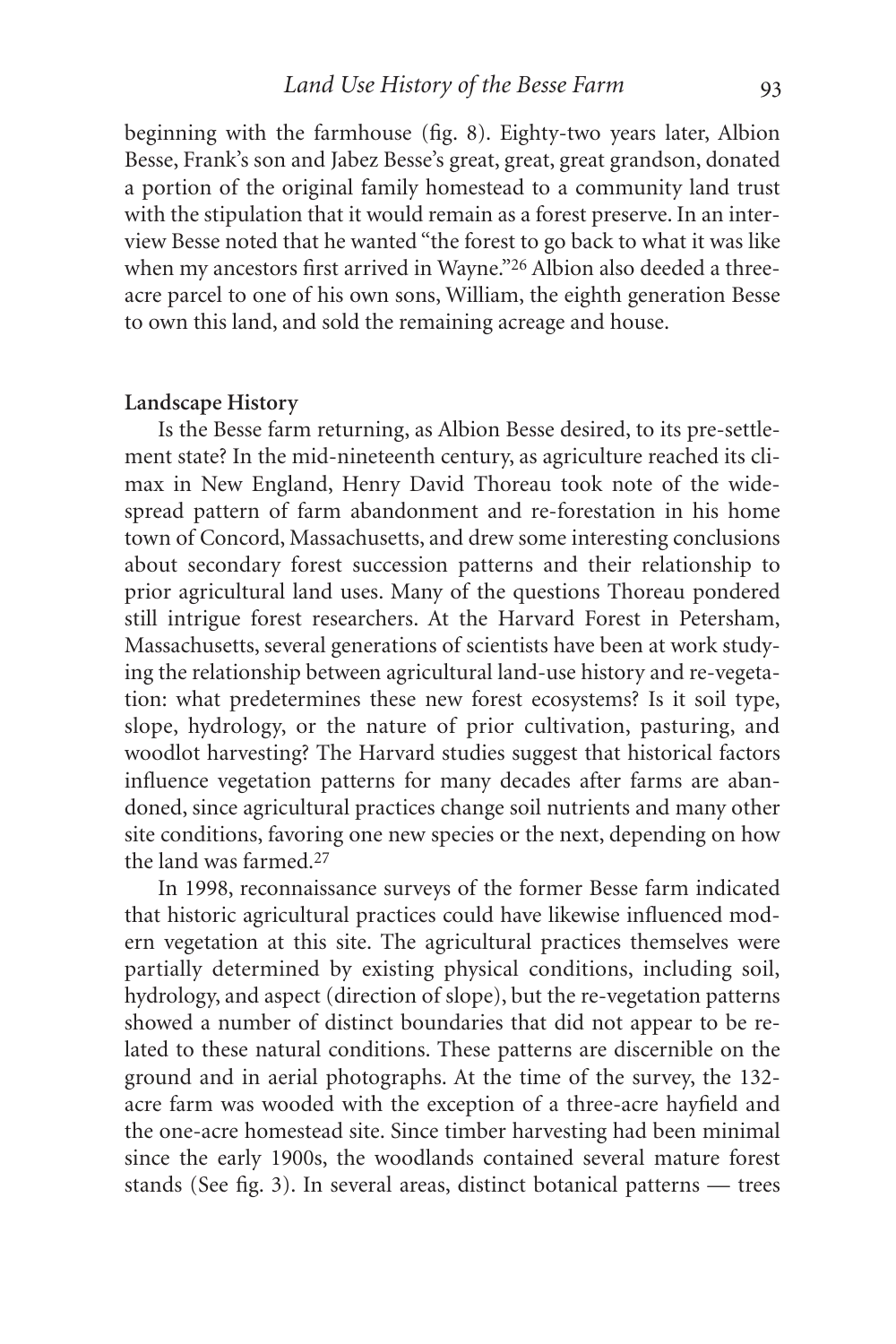| Former Cultivated Areas       |                    |       |
|-------------------------------|--------------------|-------|
| white pine                    | Pinus strobus      | 81%   |
| red maple                     | Acer rubrum        | 14%   |
| red oak                       | Quercus rubra      | 1.20% |
| eastern hemlock               | Tsuga canadensis   | 1.00% |
| Former Wooded Pasture-Woodlot |                    |       |
| white pine                    | Pinus strobus      | 48%   |
| eastern hemlock               | Tsuga canadensis   | 41%   |
| Former Open Pasture           |                    |       |
| red maple                     | Acer ruhrum        | 41%   |
| white pine                    | Pinus strobus      | 25%   |
| northern white cedar          | Thuja occidentalis | 15%   |
| Former Woodlot                |                    |       |
| red oak                       | Quercus rubra      | 32%   |
| white pine                    | Pinus strobus      | 20%   |
| white ash                     | Fraxinus americana | 16%   |
| eastern hemlock               | Tsuga canadensis   | 12%   |
| red maple                     | Acer rubrum        | 9%    |
| sugar maple                   | Acer saccharum     |       |

Table 4 Tree strata - species by relative basal area in four land uses

and understory — were separated only by ten to twenty feet and did not appear to be related to natural environmental conditions.28

The study targeted thirty-seven acres embracing four known historic land uses: cultivated fields/hayfields; a wooded pasture/woodlot; a sparsely wooded pasture; and a permanent woodlot (fig. 9). During the summer of 2001, three 26.2 feet radius stratified random plots (2,152 square feet) were established in each of the four historic land use areas. In addition to vegetation data, slope, aspect, and any indication of historical land use, such as stone walls, pit and mound topography, barbed wire, or rock dumps, was recorded. The 2000 Maine Natural Areas Program's natural community survey criteria was used for data collection for the tree, sapling, shrub, and herb layers. The analysis assessed these four land uses and the trees and herb layers they contained, taking into account environmental variables like soil chemistry, slope, and aspect. The results showed that areas intensively farmed for crops such as corn, wheat, barley, oats, vegetables, or hay reverted to even-aged stands of white pine (81 percent relative basal area) and red maple (14 percent relative basal area) (See Tables 4 and 5). In the herb layer the most abun-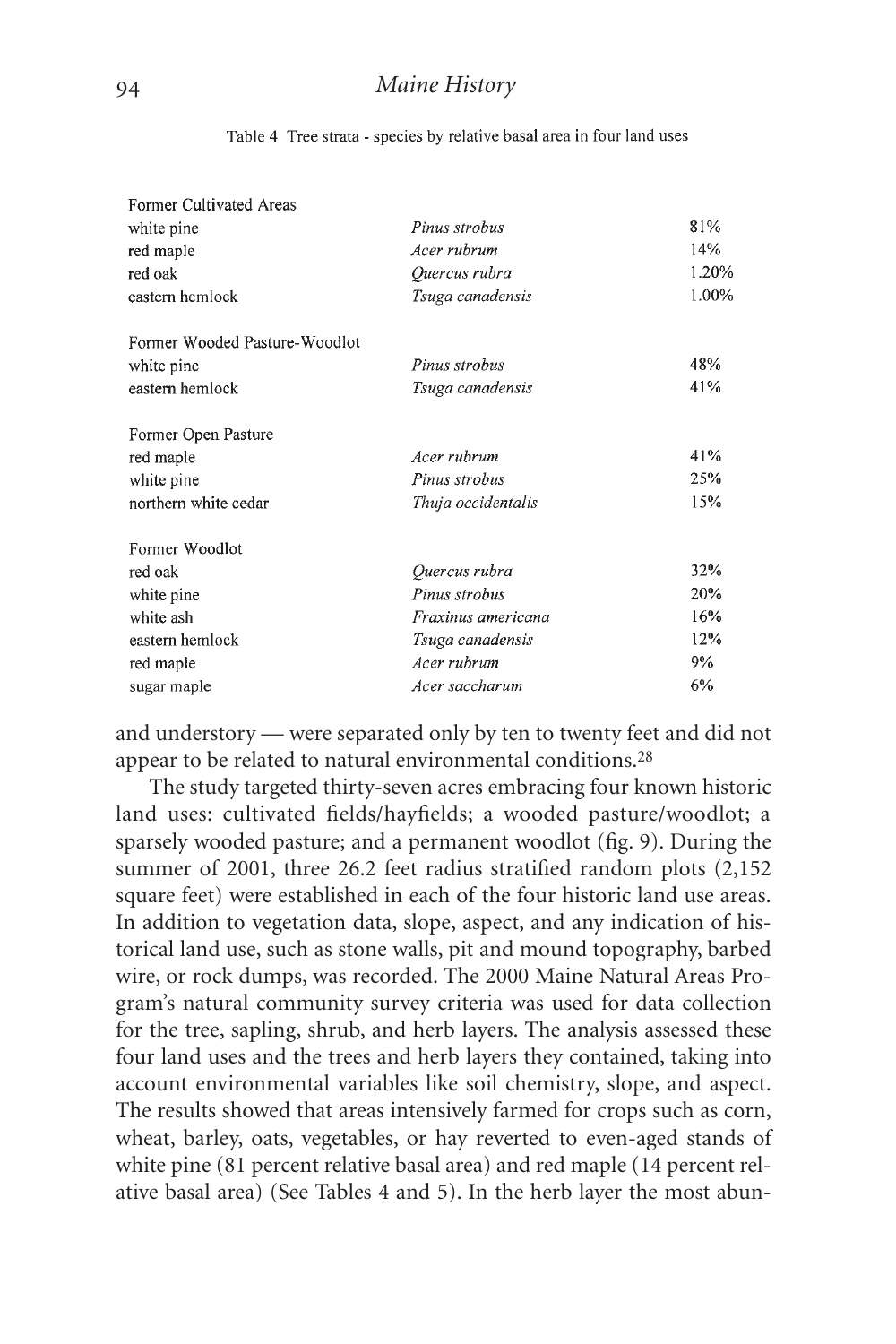

*Figure 8.* Albion Besse and his mother, Florence Besse, circa 1819. Courtesy of the Wayne Historical Society Collection.

#### Table 5

|                                                | Table 5 Herb layer woody and herbaceous species *                                                                                                                               |                    |                            |                     |
|------------------------------------------------|---------------------------------------------------------------------------------------------------------------------------------------------------------------------------------|--------------------|----------------------------|---------------------|
|                                                |                                                                                                                                                                                 |                    | Average Percent<br>Cover** | Average Richness*** |
| Former Cultivated Areas                        |                                                                                                                                                                                 |                    | $1 - 5%$                   | 8                   |
| red maple                                      | Acer rubrum                                                                                                                                                                     | all plots          |                            |                     |
| white ash                                      | Fraxinus americana                                                                                                                                                              | all plots          |                            |                     |
| Canada mayflower                               | Maianthemum<br>canadensis                                                                                                                                                       | all plots          |                            |                     |
| starflower                                     | Trientalis borealis                                                                                                                                                             | two of three plots |                            |                     |
| Former Wooded Pasture-Woodlot                  |                                                                                                                                                                                 |                    | 1 to 24%.                  | 6.3                 |
| Canada mayflower                               | Maianthemum<br>canadensis                                                                                                                                                       | two of three plots |                            |                     |
| starflower                                     | Trientalis borealis                                                                                                                                                             | two of three plots |                            |                     |
| red oak                                        | Ouercus rubra                                                                                                                                                                   | two of three plots |                            |                     |
| balsam fir                                     | Abies balsamea                                                                                                                                                                  | all plots          |                            |                     |
| red maple                                      | Acer rubrum                                                                                                                                                                     | all plots          |                            |                     |
| white pine                                     | Pinus strobus                                                                                                                                                                   | two of three plots |                            |                     |
| Former Open Pasture                            |                                                                                                                                                                                 |                    | 1 to 24%.                  | 11.3                |
| red oak                                        | Ouercus rubra                                                                                                                                                                   | all plots          |                            |                     |
| white pine                                     | Pinus strobus                                                                                                                                                                   | all plots          |                            |                     |
| balsam fir                                     | Abies balsamea                                                                                                                                                                  | two of three plots |                            |                     |
| black cherry                                   | Prunus serotina                                                                                                                                                                 | two of three plots |                            |                     |
| a sedge                                        | Carex spp.                                                                                                                                                                      | all plots          |                            |                     |
| interrupted fern                               | Osmunda claytoniana                                                                                                                                                             | two of three plots |                            |                     |
| Christmas fern                                 | Polystichum<br>acrostichoides                                                                                                                                                   | two of three plots |                            |                     |
| Canada mayflower                               | Maianthemum<br>canadensis                                                                                                                                                       | two of three plots |                            |                     |
| Former Woodlot                                 |                                                                                                                                                                                 |                    | 1 to 24%.                  | 9                   |
| lady fern                                      | Athyrium felix-femina                                                                                                                                                           | two of three plots |                            |                     |
| cinnamon fern                                  | Osmunda<br>cinnamomea                                                                                                                                                           | two of three plots |                            |                     |
| balsam fir                                     | Abies balsamea                                                                                                                                                                  | two of three plots |                            |                     |
| are listed.<br>(woody and herbaceous species). | *Only those species found in two or more plots in a land use area<br>** The percent cover when averaged for the four, one square meter plots within each 7.98 meter radius plot |                    |                            |                     |
|                                                | *** Average richness: combined herbaceous and woody species for all of the plots                                                                                                |                    |                            |                     |
|                                                |                                                                                                                                                                                 |                    |                            |                     |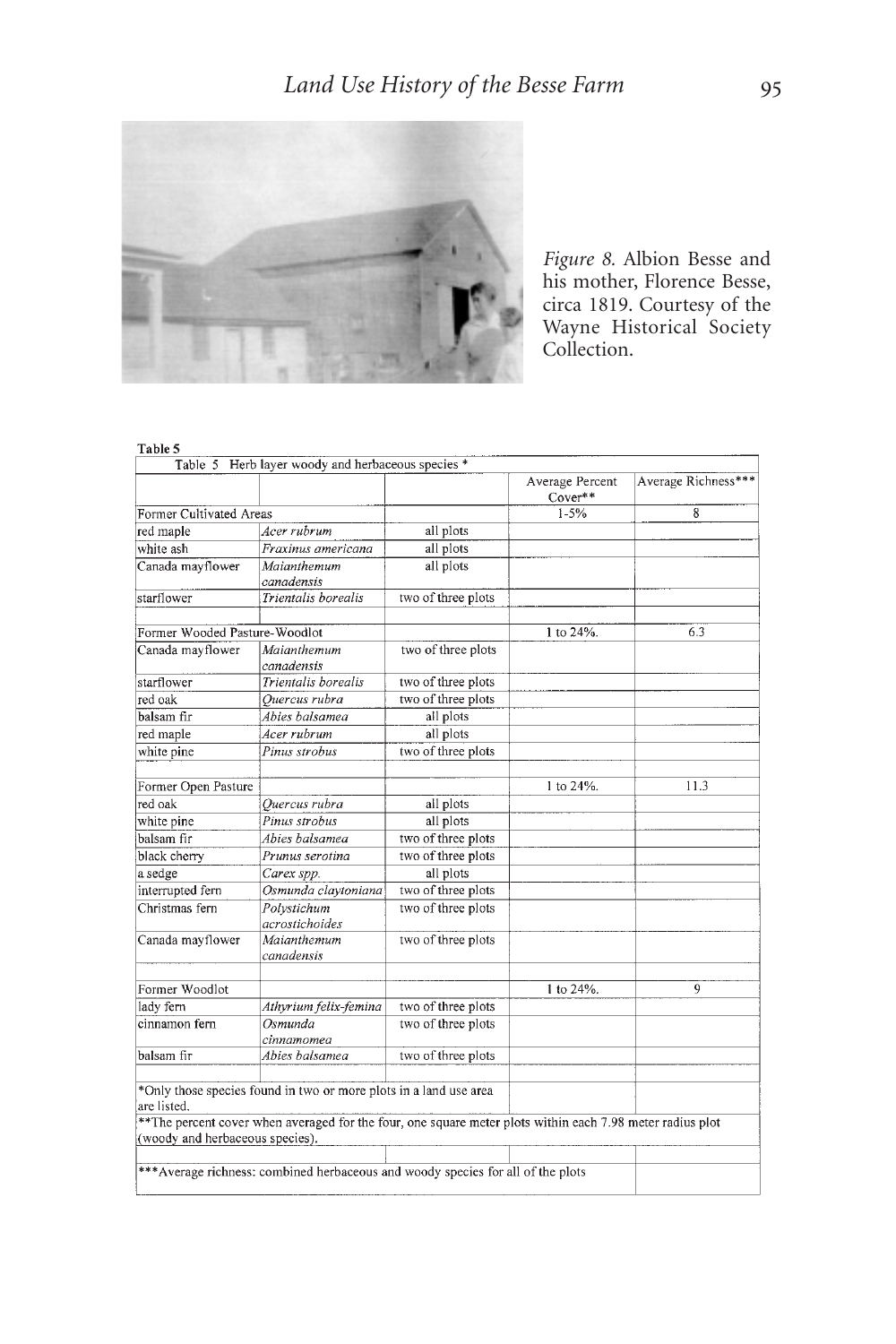

*Figure 9.* Besse Farm Study site with approximate Kennebec Purchase lot lines, historical land use areas, farm houses, Indian Bead Rock and meadow, 2005.

dant species were red maple and white ash seedlings, Canada mayflower, and starflower. During the field study, two herbaceous species that were not identified in study plots were found to be very common in this land use area: shinleaf and hay-scented fern. Other studies of historical farms and woodlands in New England indicate similar species, with the exception of white ash.29

The former open pasture was dominated by red maple (41 percent), white pine (25 percent), and northern white cedar (15 percent). This area had the richest herb layer in terms of number of species per unit, including red oak, white pine, balsam fir, and black cherry seedlings, interrupted fern and Christmas fern, Canada mayflower, and a sedge species.

In the former woodlot/wooded pasture, white pine (48 percent) and eastern hemlock (41 percent) were the dominant species. Very few herbaceous species were found in this area. The two that were identified, Canada mayflower and starflower, are associated with either secondary woodlands or with soil that has low levels of organic matter.

The former woodlot supported the greatest ecological complexity, with an uneven-aged forest of northern hardwoods and conifers and less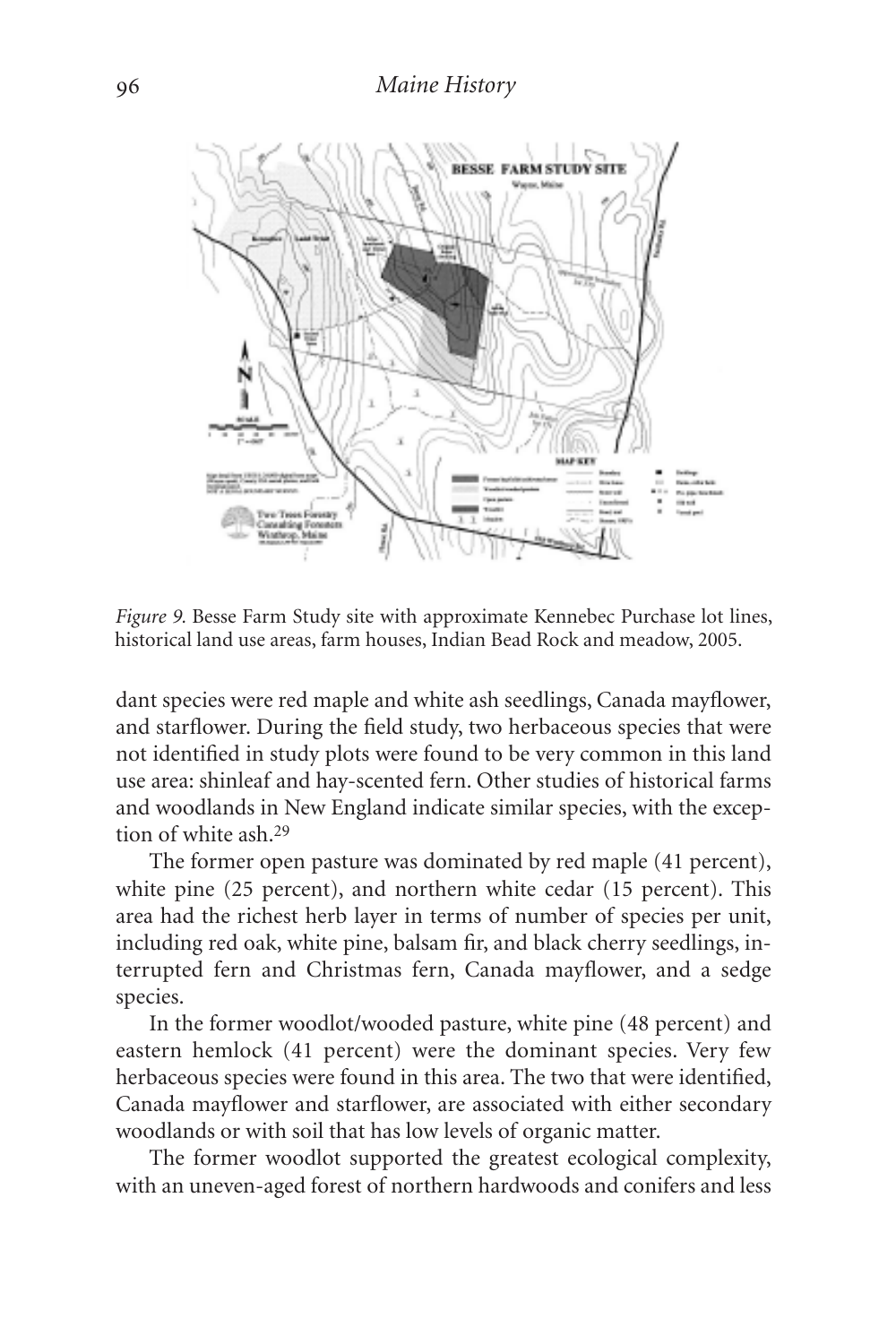common understory species. The forest stand was dominated by red oak (32 percent) and white pine (20 percent), but a number of other tree species were present, including white ash (16 percent), eastern hemlock (12 percent), red maple (9 percent), and sugar maple (6 percent). This is the only land-use area that was not dominated by white pine or red maple. Three species found in the woodlot herb layer — Jack-in-thepulpit, New York fern, and long beech fern — could have been responding to the moisture gradient on this slope. A number of tree and herb species, including sugar maple, white ash, northern white cedar, and eastern hop hornbeam, are indicators of a more nutrient-enriched site.<sup>30</sup> Two tree species found in this area but not in the study plots, American basswood and yellow birch, are also often found in nutrient-rich sites.

In addition to the data collected in vegetation plots, field observations showed that species diversity increased at the base of the slopes in each of the land-use areas. This increase in diversity could be related to natural colluvial processes, the downslope migration of nutrients from farmland erosion, or the reduced degree of disturbance that is common on steeper slopes. In particular, the study identified two calcium-indicator species in the tree, shrub, and herb layers at the base of the slopes in three of the areas: northern white cedar and eastern hop hornbeam. "Down-slope" migration of soil nutrients on farmland was considered to be a significant agricultural problem in the nineteenth century.<sup>31</sup>

## **Vegetation Summary**

The vegetation analysis in this case study sheds light on the connections between farming history and forest vegetation. In the case of the Besse farm, those areas that were in cropland or hayfields reverted to even-aged stands of white pine and red maple. At the other end of the land-use spectrum, the farm woodlot fostered an uneven-aged stand of northern hardwoods, conifers, and more true woodland species. The vegetation results in the other two land-use areas, woodlot-wooded pasture and open pasture, demonstrate that small variations in topography, bedrock, hydrology, or soils can create unique micro-site conditions that influence plant species composition.

In 1864 Vermont's famous conservationist George Perkins Marsh observed that a "life of incessant flitting" was inimical to an ethic of conservation: an unsettled migratory people remained oblivious to "the execution of permanent improvements of every sort, and especially of those which, like the forest, are slow in repaying any part of the capital ex-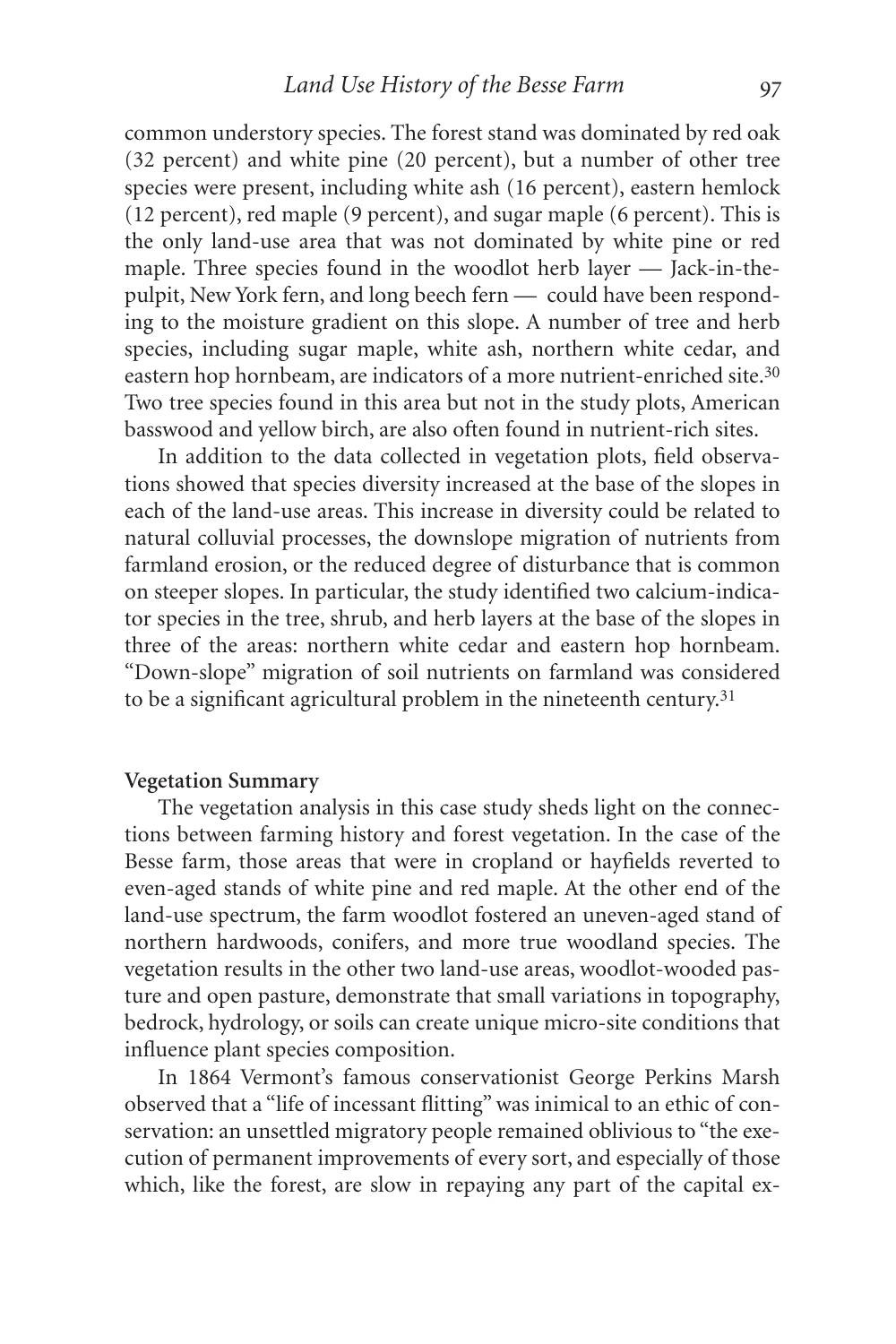## *Maine History*

pended in them."32 Many farmers in the eighteenth and nineteenth centuries cleared and abandoned their New England farms, leaving the job of conserving or restoring these exhausted lands to those who stayed behind. Woodlands now occupy these abandoned farms, and their structure and composition are connected to historic agricultural land uses. The 200-year history of the Jabez Besse farm is still visible on the land, inscribed in ditched wetlands, stone walls, remnants of barbed wire, and a complex of ecological variables — all part of the incidental legacy of the cycle that commenced with the clearing of the forest and ended with reforestation. This case study highlights the connections between farming history and New England's contemporary forested landscape. In addition, it underscores the connection between long-term land ownership and conservation values. The 1998 donation of the permanently protected Besse Historic Conservation Area forest preserve also reveals a sense of common good that can come from a long history of family connectedness to a community and to the land.

### **NOTES**

1. John Camden Hotten, ed., *Original Lists of Persons of Quality; Emigrants; Religious Exiles; Political Rebels; Serving Men Sold for a Term of Years; Apprentices; Children Stolen; Maidens Pressed; and Others who Went from Great Britain to the American Plantations, 1600-1700* (Baltimore: Genealogical Publishing Co., Inc., 1974), p. 107; Secretary of the Commonwealth, of Massachusetts, *Soldiers and Sailors of the Revolutionary War*, vol. 2 (Boston: Wright & Potter, State Printers, 1896), pp. 2-3; George W. Walton, ed., *History of the Town of Wayne, Kennebec County, From its Settlement to 1898* (Augusta: Maine Farmer Publishing Company, 1898), p. 17.

2. William D. Williamson, *The History of the State of Maine; from its First Discovery, A. D. 1602, to the Separation, A. D. 1820, Inclusive* (Hallowell: Glazier Masters, 1832), p. 579; Walton, *History of the Town of Wayne*, pp. 2,3,5, 17-18; Kennebec County Registry of Deeds, February 22, 1798, Book 8, Page 72; Eloise Ault, "History of Wayne, Maine: Origin and Settlement Prior to 1802," in Eloise Ault and Patty Lincoln, eds., *History of Wayne, Maine* (Hallowell: Quality Copy, 1998), pp. 107-108; Alan Taylor, *Liberty Men and Great Proprietors: The Revolutionary Settlement on the Maine Frontier, 1760-1820* (Chapel Hill: University of North Carolina Press, 1990), p. 252.

3. "Inventory or Valuation of the Town of Wayne," compiled by Assessors of the Town (Mark Stinchfield, Wooden Norris, and Cyrus Foss), 1809, Town of Wayne Historical Collection (hereafter TWHC); Walton, *History of the Town of Wayne*, pp. 17-18; Clarence A. Day, *A History of Maine Agriculture, 1604-1860*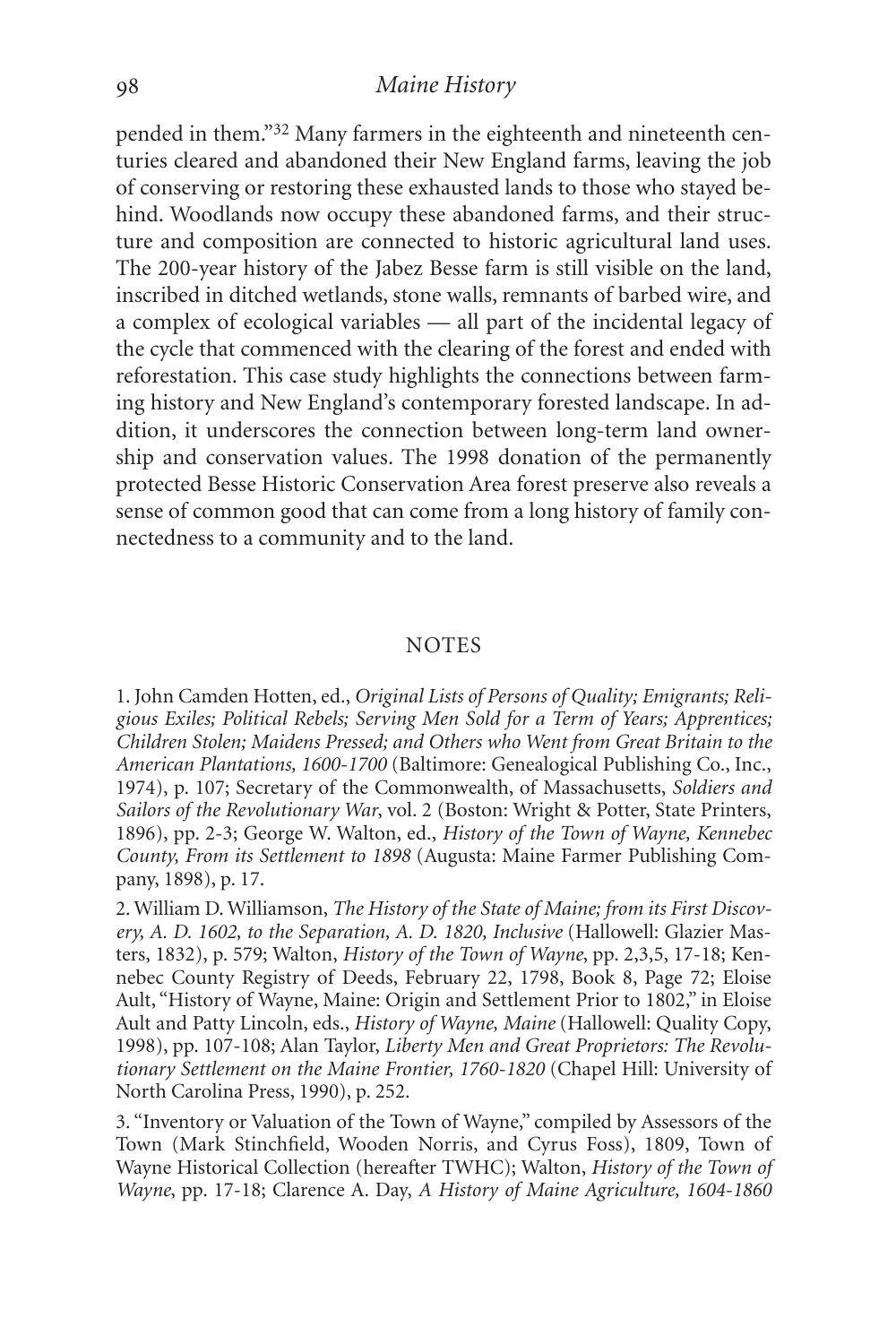(Orono: University of Maine Press, 1954), p. 118; Day, *Farming in Maine, 1860- 1940* (Orono: University of Maine Press, 1963), p. 174; Gordon G. Whitney, *From Coastal Wilderness to Fruited Plain: A History of Environmental Change in Temperate North America from 1500 to the Present* (New York: Cambridge University Press, 1996), pp. 252-253; Kennebec Registry of Deeds, May 19, 1832, Book 75, Page 305; February 27, 1835, Book 127, Page 295; Walton, *History of the Town of Wayne*, p.18.

4. Walter Anderson and Woodrow Thompson, "History of Wayne, Maine: Geology," in Ault and Lincoln, *History of Wayne*, pp. 6-14. Field testing of the bedrock at the Besse vegetation study site did not indicate the presence of limey elements that would create enriched soil conditions. Walter Anderson (Pers. Comm, August, 2001).

5. Mark Hedden, *An Archaeological Phase I Survey of the Route 133 Bridge over Pocasset Lake Outlet in Wayne, Kennebec County, PIN # 5720.20* (Maine Historic Preservation Commission, 1999); Arthur Spiess and Don Matson, "The Yindra-Barus Site: An Archaic Indian Camp on Androscoggin Lake," *Maine Archaeological Society Bulletin* 34 (1994), pp. 11-23; James W. North, *History of Augusta, Maine* (Augusta: Clapp and North, 1870), pp. 3-4, 73; Williamson, *History of the State of Maine*, p. 325; Dean Snow, *The Archaeology of New England* (New York: Academic Press, 1980), pp. 33-34; Town of Wayne Data, United States Population Census, 2000; David Cook, Winthrop Town Historian, Pers. Comm., 2005.

6. Emily B. Russell, et als., "Recent Centuries of Vegetation Change in the Glaciated North-eastern United States," *Journal of Ecology* 81 (1993): 647-664; George L. Jacobsen, Jr. and Ronald B. Davis, "The Real Forest Primeval," *Habitat* 5 (1988): 27-29; K. Gajewski et als., "Late Holocene Pollen Stratigraphy in Four Northeastern United States Lakes,"*Geographie physique et quaternaire* 41 (no. 3, 1987): 377-386; Charlie Cogbill and Hank Tyler, "Natural Old-Growth Forest Stands in Maine and their Relevance to the Critical Areas Program," Planning Report # 79, Maine Natural Areas Program (1981).

7. Ephraim Ballard, Survey notes of the Western Line of the Kennebec Purchase Company, Wayne, November 9-10, 1789, Maine State Archives, Augusta, Maine. See Roger J. Stern, "Old Growth White Oak (*Quercus alba*) and their Relevance to the Critical Areas Program," Planning Report # 65 (Critical Areas Program, Natural Resource Planning Division, Maine State Planning Office, 1979), pp. 1- 16; Russell Burns and Barbara H. Honkala, *Excerpts from Silvics of North America*, vols. 1 and 2 (Washington: USDA Handbook #654, 1990), pp. 605-13.

8. Hugh M. Raup, "The View from John Sanderson's Farm," *Forest History* 10 (1966): 2-11; Lloyd C. Irland, "Maine's Forest Area, 1600-1995: Review of Available Estimates" (Orono: Misc. Pub #736. Maine Agricultural and Forest Experiment Station, 1998), p. 6; Day, *History of Maine Agriculture*, p. 118; Day, *Farming in Maine*, p. 174; Lawrence C. Allin and Richard W. Judd, "Creating Maine's Resource Economy, 1783-1861," in *Maine, the Pine Tree State from Prehistory to the Present,* edited by Richard W. Judd, Edwin A. Churchill, and Joel W. Eastman (Orono: University of Maine Press, 1995), p. 266.

9. Moses Greenleaf, *A Survey of the State of Maine in Reference to its Geographi-*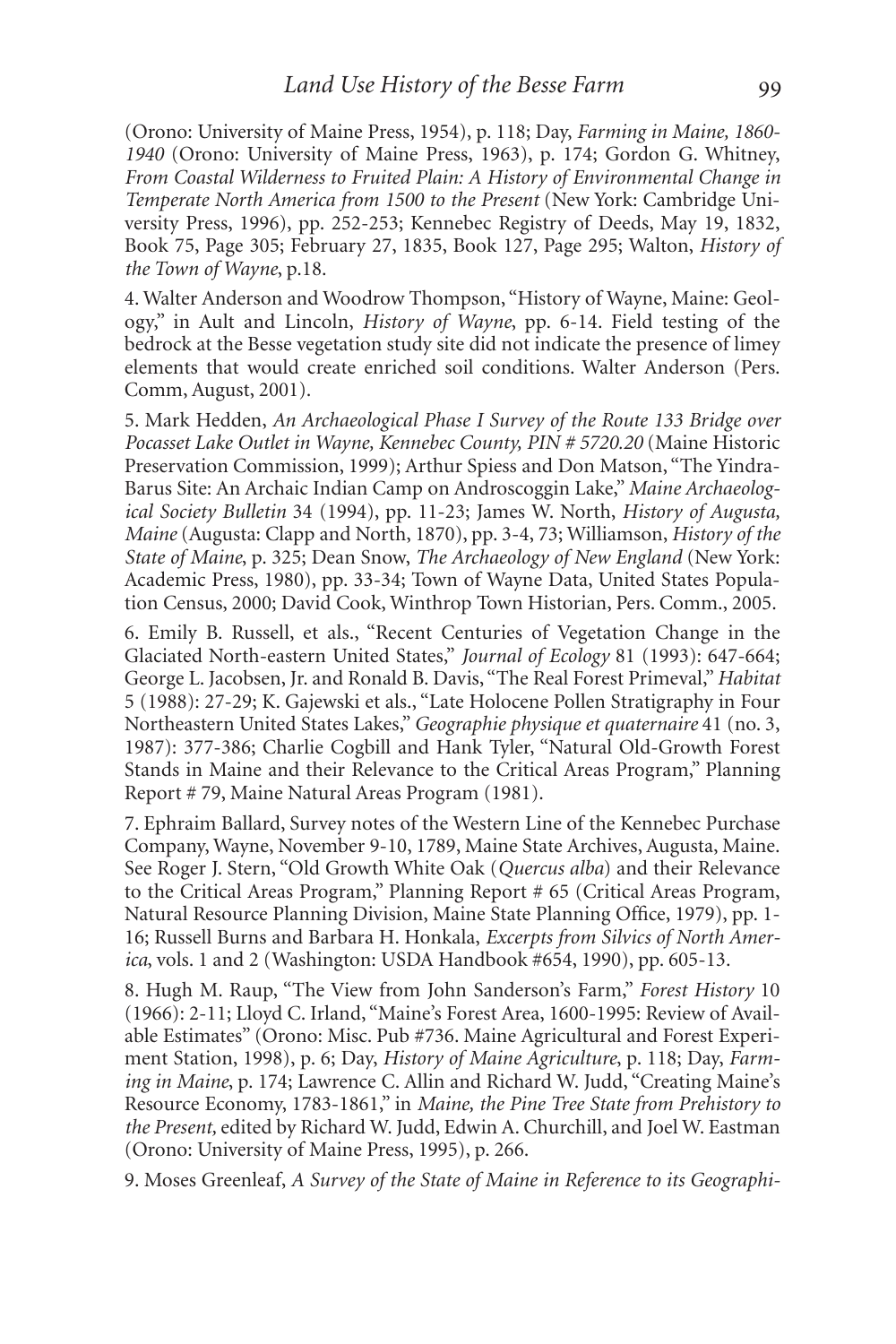*cal Features, Statistical and Political Economy* (Augusta: Maine State Museum, 1970 [c. 1829]), p. 452; William Cronon, *Changes in the Land: Indians, Colonists and the Ecology of New England* (New York: Hill and Wang, 1983), pp. 106-07; David R. Foster, *Thoreau's Country* (Cambridge: Harvard University Press, 1999), pp. 47-59; Brian Donahue, *The Great Meadow: Farmers and the Land in Colonial Concord* (New Haven: Yale University Press, 2004), pp. 187-88. Town of Winthrop, Minutes, May, 1777, p. 50.

10. Walton, *History of the Town of Wayne*, p. 13; Kennebec County Registry of Deeds, Book 1969, Page 110, December 23, 1976; Book 332 Page 151, March 19, 1881; Samuel L. Boardman, "Grass Culture" and "Agricultural Survey of Somerset County" in *Agriculture of Maine, 1860, Fifth Annual Report of the Secretary of the Maine Board of Agriculture* (Augusta: Stevens and Sayward, 1860), pp. 158, 170; Whitney, *From Coastal Wilderness to Fruited Plain*, pp. 250-55.

11. Charles H. Fernald, "The Grasses of Maine" in *Agriculture of Maine: 28th Annual Report of the Secretary of the Maine Board of Agriculture for the year 1884* (Augusta: Sprague and Son, 1885), pp. 217, 226.

12. Besse Farm Journals, July 26, 27, 29, 1910, TWHC; Dave C. Evers and Oksana P. Lane, "Androscoggin Lake Wildlife Risk Assessment 2001-03 BRI 2004- 02," Submitted to Androscoggin Lake Improvement Corp and Maine Department of Environmental Protection (Gorham: Biodiversity Research Institute, 2004), pp. 7-10; Theresa Kerchner and Jim Perkins eds., *Images of Our Community: Androscoggin Lake and the Dead River Delta* (Wayne: Wayne Elementary School, 2002).

13. Revised Statutes of Maine, Chapter 92, "The Right of Erecting Mills and Mill-Dams, of Flowing Lands and Diverting Water for the Supply of Mills and the Mode of Obtaining Damages" (Maine: 1871 and 1883), pp. 776 -783, 720- 725; State of Maine, Kennebec Co. Sup. Jud. Court, October Term (1880), Cyrus Stevens v. Joseph King et al; Cyrus Stevens v. Joseph King and others (May 29, 1884); Fernald, "Grasses of Maine," pp. 213, 227.

14. Steven Stoll, *Larding the Lean Earth: Soil and Society in the 19th Century* (New York: Hill and Wang, 2002), p. 25; D. Forbes, "Report on Treatment and Value of Muck" in *Agriculture of Maine, 1858, Annual Report of the Secretary of the Maine Board of Agriculture for the year 1857* (Augusta: Sprague and Sons, 1858), p. 195; Freeman F. Burr, "The Occurrence of Peat in the Livermore Quadrangle" in the *Second Annual Report to the Maine Public Utilities Commission for the Year ending October 31, 1916, Topography, Geology and Water Resources Department* (Waterville: Maine Sentinel Publishing Co., 1917), pp. 96- 97.

15. Stephen Lincoln Goodale, "First Annual Report of the Secretary of the Maine Board of Agriculture for the year 1856," in *Agriculture of Maine, 1857* (Augusta: Fuller and Fuller, Printers to the State, 1857), pp. 77-94; Burr, "Occurrence of Peat in the Livermore Quadrangle," pp. 96-97, 103.

16. Moses Greenleaf, *A Statistical View of the District of Maine* (Boston: Cummings and Hillard, 1816), p. 33.

17. Greenleaf, *Statistical View of the District of Maine*, p. 276; Samuel Lane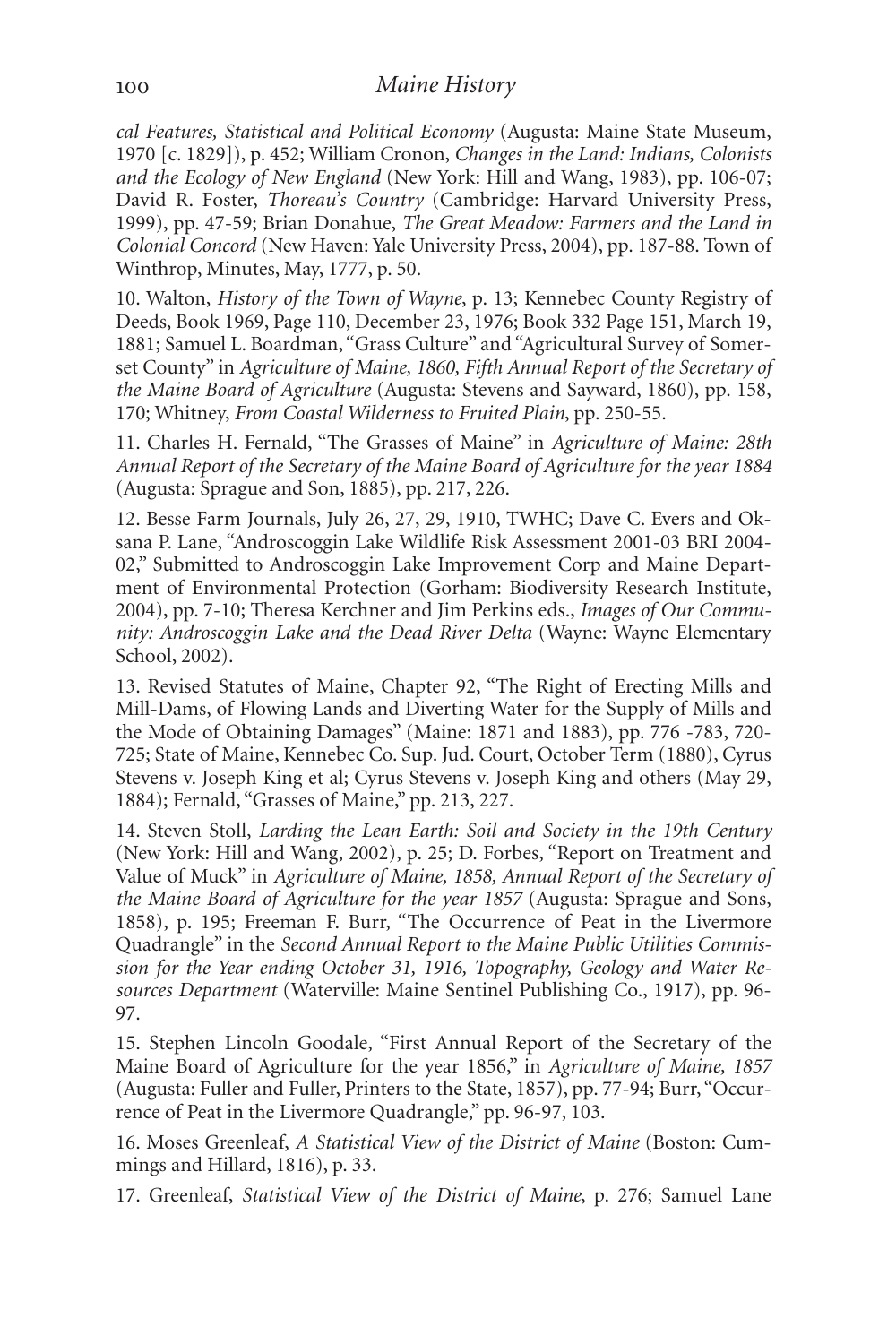Boardman, *The Agriculture and Industry of the County of Kennebec, Maine with Notes upon its History and Natural History* (Augusta: Kennebec Journal Office, 1867), pp. 180-193; Day, *Farming in Maine*, p. 128.

18. Mary Stanton was born in North Monmouth in 1831. The vantage point for this painting was within a mile of the Besse Homestead.

19. Everett S. Stackpole, *History of Winthrop, Maine with Genealogical Notes*. (Auburn: Merrill & Webster, 1925), pp. 64-66; *Maine Farmer*, July 9, 1863; Day, *History of Maine Agriculture*, p. 270; Edward L Kallop Jr., *A History of the North Wayne Tool Company* (Wayne: Wayne Historical Society, 2003), pp. 9-14; Boardman, *Agriculture and Industry of the County of Kennebec*, p. 154.

20. Day, *Farming in Maine 1860-1940*, pp. 2-3; 1860 United States Population Census, Maine State Archives.

21. Taylor, *Liberty Men and Great Proprietors*, pp. 14, 63-64, 74-76; James B. Vickery, Richard W. Judd, and Sheila McDonald, "Maine Agriculture (1783- 1861)," in Judd, Eastman, and Churchill, eds., Maine, pp. 217-252.

22. Day, *Farming in Maine 1860-1940*, pp. 37, 165-179; Walton, *History of the Town of Wayne*, p. 3; Hubka, *Big House, Little House, Back House, Barn: The Connected Farm Buildings of New England* (Hanover, New Hampshire: University Press of New England, 1984), pp. 179-204; Samuel L. Boardman, "Agriculture and Livestock" in *Illustrated History of Kennebec County, Maine, 1625- 1799-1892*, edited by Henry D. Kingsbury and Simeon L. Deyo (Salem, Massachusetts: Higginson Books, 1988), pp. 810-11; Charles Sprague Sargent, *The Forests of the United States, In Tenth Census of the United States for 1880* (Washington DC: Bureau of Census, 1884), p. 495; John H. Long, ed., *Connecticut, Maine, Massachusetts and Rhode Island: Atlas of Historical County Boundaries* (New York: Simon and Schuster, 1994), pp. 147-164.

23. Report from Town of Wayne Town Farm Search Committee, October/November 1876, TWHC.

24. Cronon, *Changes in the Land*, pp. 145-48. Donahue, *Great Meadow*, p. 212.

25. Besse Farm Journals, March 18, 21, 22, 1911, TWHC; Kennebec Registry of Deeds, June 25, 1913, Book 534, Page 172.

26. Kennebec Registry of Deeds, Nov 1, 1916, Book 561, Page 134; Albion Besse, taped telephone interview with Theresa Kerchner, August 19, 1999.

27. Glenn Motzkin et als., "Forest Landscape Patterns, Structure, and Composition," in *Forests in Time*, edited by David R. Foster and John D. Aber (New Haven: Yale University Press, 2004), p. 172; Glenn Motzkin et als., "Vegetation Patterns in Heterogeneous Landscapes: The Importance of History and Environment," *Journal of Vegetation Science* 10 (1999): 903.

28. Personal observation, 1998.

29. Gordon G. Whitney and David Foster, "Overstory Composition and Age as Determinants of the Understory Flora of Woods of Central New England," *Journal of Ecology* 76 (1988): 867-876; Motzkin et al, "Vegetation Patterns in Heterogeneous Landscapes," pp. 903-20.